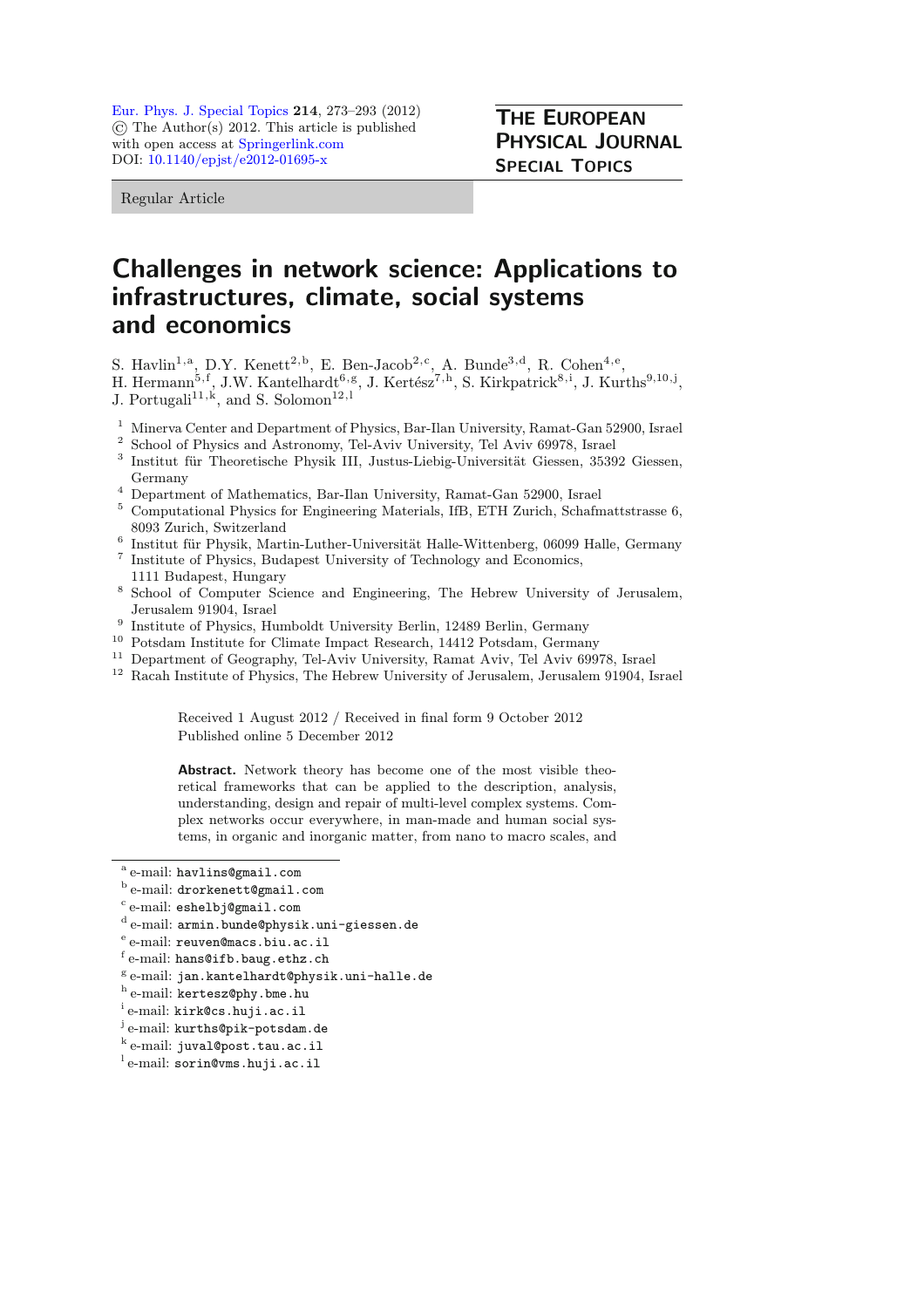in natural and anthropogenic structures. New applications are developed at an ever-increasing rate and the promise for future growth is high, since increasingly we interact with one another within these vital and complex environments. Despite all the great successes of this field, crucial aspects of multi-level complex systems have been largely ignored. Important challenges of network science are to take into account many of these missing realistic features such as strong coupling between networks (networks are not isolated), the dynamics of networks (networks are not static), interrelationships between structure, dynamics and function of networks, interdependencies in given networks (and other classes of links, including different signs of interactions), and spatial properties (including geographical aspects) of networks. This aim of this paper is to introduce and discuss the challenges that future network science needs to address, and how different disciplines will be accordingly affected.

# 1 Introduction and overview

Within the span of a decade, network theory has become one of the most visible theoretical frameworks that can be applied to the description, analysis, understanding, design and repair of complex systems and in particular in strongly coupled multi-level complex systems. Complex networks occur everywhere, in man-made systems and in human social systems, in organic and non-organic matter from nano to macro scales, and in natural and anthropogenic structures. Examples include linked molecular or cellular structures, climate networks, communication and infrastructure networks, but also social and economic networks. An understanding of the growth, structure, dynamics, and functioning of these networks and their mutual interrelationships is essential in order to find precursors of changes, to make the systems resilient against failures, to protect them against external attacks or, as in the case of terroristic networks and misleading social manipulation strategies, to be able to fight them in the most efficient way, while supporting objective public information and opinion formation. The interrelationship between structure (topology) and dynamics, function and task performance in complex systems represents the focus of many studies in different fields of research with important scientific and technological applications. Because of their enormous potential to represent the intricate topology of numerous systems in nature, complex networks have recently been used as a framework to describe the behavior of physical, chemical, biological, technological and social networks. As such, and taking into account the multitude of disciplines in which network science is needed, such research requires intimate interdisciplinary cooperation between computer scientists, social scientists, engineers, mathematicians, and physicists. Such a synergy is the core basis for the FuturICT Flagship project  $[1-5]$  $[1-5]$ , which aims to make use of big data to understand, crate and manage complex techno-socio-economic systems [\[6](#page-17-2),[7\]](#page-17-3).

Network science has greatly evolved in the past decade and a half, and is currently a leading scientific field in the description of complex systems, which affects every aspect of our daily life  $[8-11]$  $[8-11]$ . Famous examples include the findings about sexual partners [\[12\]](#page-17-6), Internet and WWW [\[13](#page-17-7)[,14](#page-17-8)], epidemic spreading [\[15\]](#page-17-9), immunization strategies [\[16](#page-17-10)], citation networks [\[17](#page-17-11)], structure of financial markets [\[18](#page-17-12)], social percolation and opinion dynamics [\[19](#page-17-13)[–21](#page-17-14)], structure of mobile communication network [\[23\]](#page-17-15), and many others. Among the phenomena that have been shown to fall in this conceptual framework are: cascading failures, blackouts, crashes, bubbles, crises, viral attacks and defense against them, introduction of new technologies, infrastructure,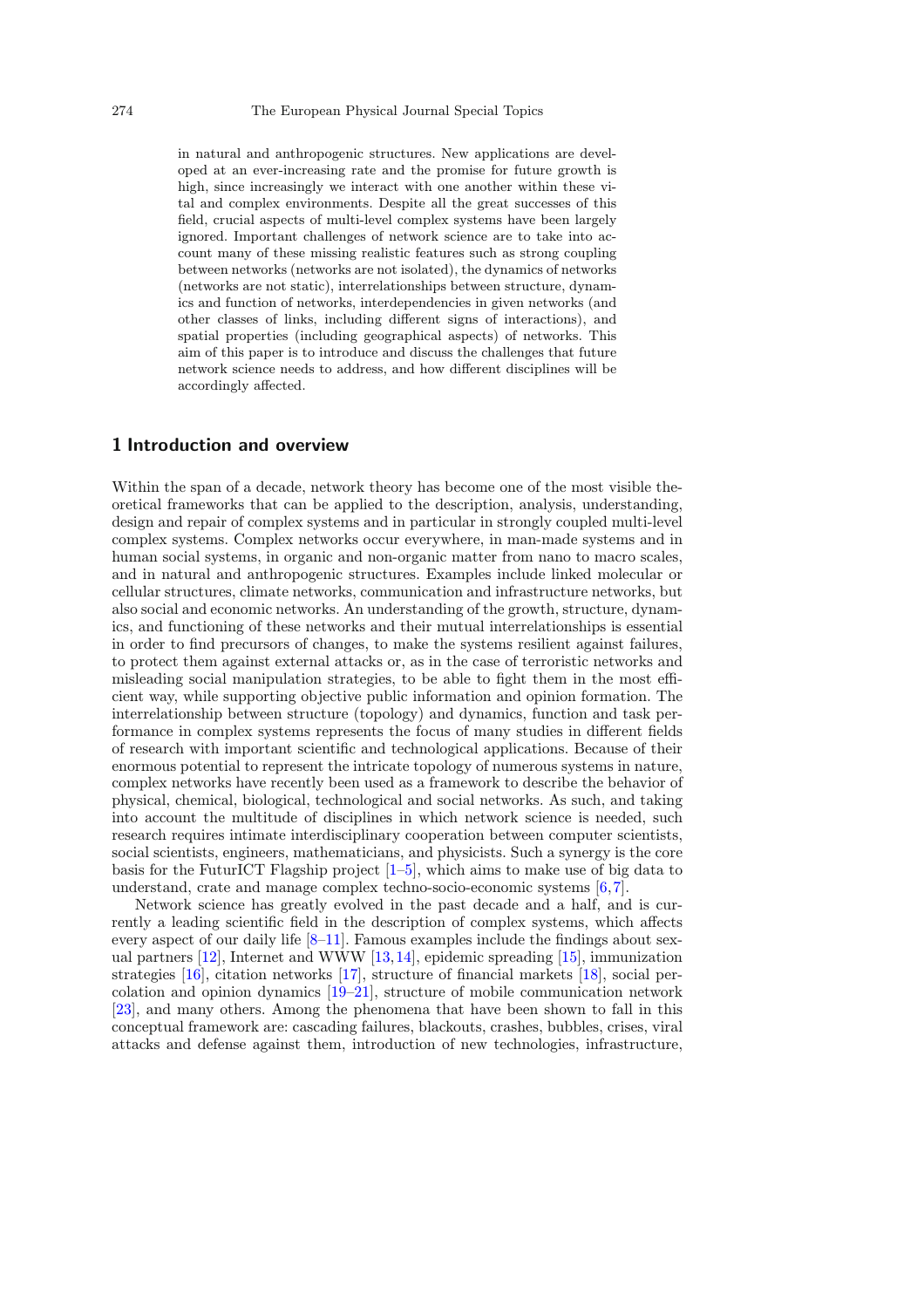understanding measuring and predicting the emergence and evolution of networks and their stylized features, spreading phenomena and immunization strategies, as well as the stability and fragility of airline networks [\[11](#page-17-5)].

Current and past research has shown that in real life systems, there is a strong feedback between the micro states and macro states of the system. This description of nature can be well represented by network science – in which the micro is represented by the nodes of the network and the links between them, and the macro by the network itself, its topology, dynamics and function. Thus, network science, present and future, is the leading framework to investigate real life systems. For example, as opposed to physical systems where the dynamics is usually bottom-up, in social and economic systems there are interplays on all levels with singular top-down feedbacks. Thus, in many practical realizations, in addition to the bottom-up contagion propagation mechanisms one finds that there is a global-to-local feedback: individuals, their interdependence and behaviors build up the system that finally affects back on individuals' choices. It has been proposed that the bottom/up – top/down feedback has the capability to change completely the character of a phase transition from continuous to discontinuous, thus explaining the severity of the economic crises in systems where the collective interacts as such with its own components [\[24](#page-17-16)] (see also box 5 of  $[25]$  $[25]$ .

In past research of network science, investigations of the elementary mechanisms for generating and evolving networks was limited to building models that reproduce stylized facts of natural networks. Over the last few years, it has become possible to empirically observe the elementary moves responsible for network changes at the node and link level. Furthermore, empirical investigations have been aimed at understanding how real networks grow: the appearance of new links preferentially between nodes [\[26](#page-17-18)]. In order to connect the macroscopic properties of networks to the elementary node-link dynamics, it is of crucial importance to understand the detailed causal order in which the microscopic dynamics take place. Despite all the great successes of this field [\[27](#page-17-19)], the developments have been limited. This aspect of co-evolution of the network with the dynamics on it has only been recently touched upon [\[28](#page-17-20)[–30](#page-17-21)]. This is mainly due to the fact that so far crucial aspects have been ignored. For example, it is usually the assumption that links are constant and stable, whereas in real life this is not the case – people change their friends, and their interactions - and this fact is highly missing from the formalism of the classical theories. In addition, the detailed investigation of processes such as spreading (e.g. [\[31](#page-17-22)]) reveals how the dynamics on different scales influence the global behavior. These studies have to be carried out in a multi-scale fashion, starting from the inhomogeneous bursting behavior at the individual level [\[32\]](#page-17-23), to the mesoscopic level, community structures, and the network as a whole.

Until now, there has been a significant advance in understanding the structure and function of networks, and mathematical models of networks are now widely used to describe a broad range of complex systems, from techno-social systems to interactions amongst proteins [\[33](#page-17-24)]. However, current methods deal almost exclusively with individual networks treated as isolated systems. In reality an individual network is often just one component in a much larger complex multi-level network (network of networks). As technology has advanced, the coupling is becoming stronger and stronger. For example, there is a strong coupling between human mobility (which can be tracked by mobile networks) and transport networks. In these interdependent networks, the failures of nodes in one network will cause failures of dependent nodes in other networks, and vice-versa [\[34](#page-17-25)]. This process happens recursively, and leads to a cascade of failures in the network of networks system. As in physics, when only the individual particles were studied it was made possible to understand the properties of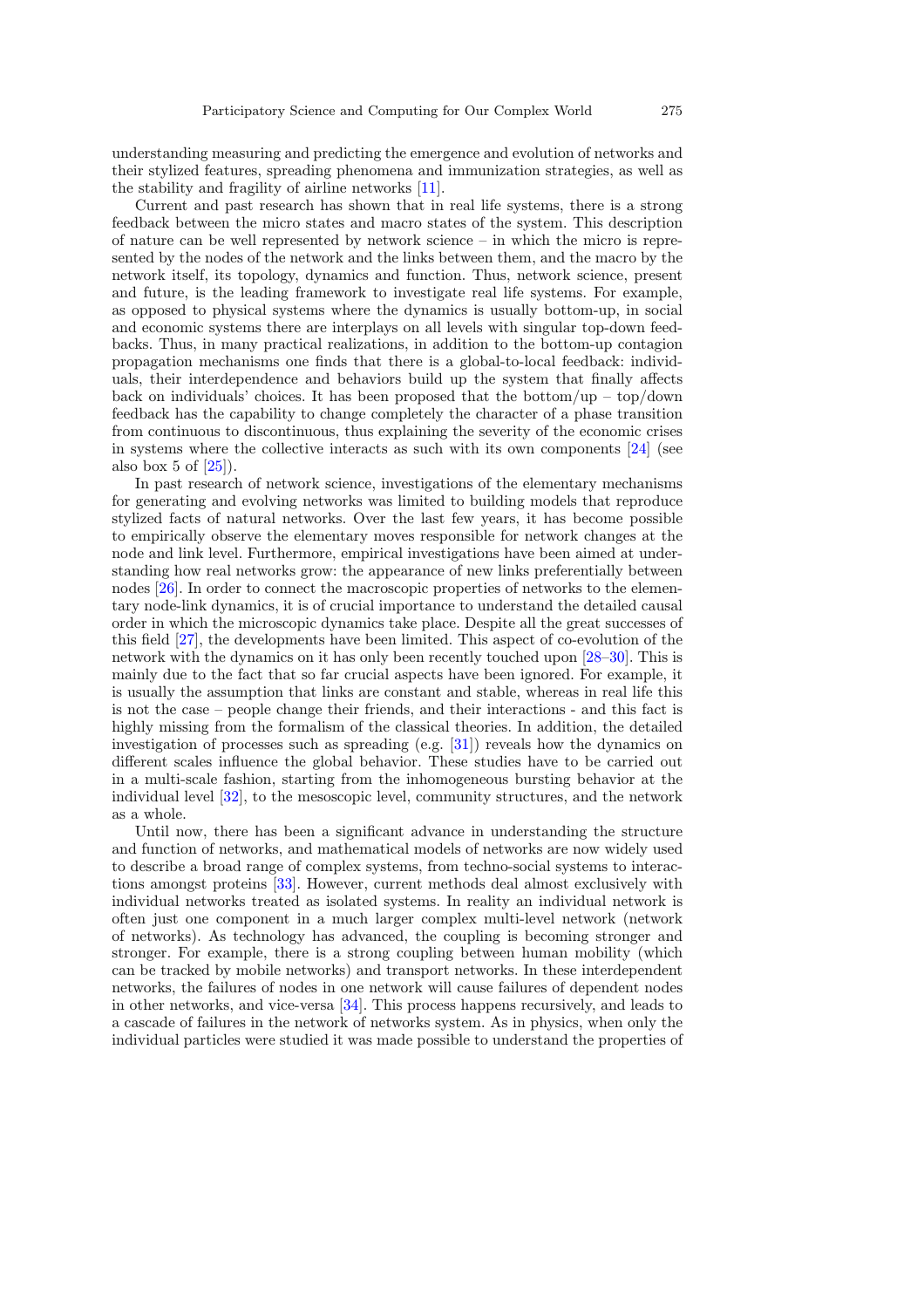gas; however, when the transition was made to study the interactions between these particles, it was finally made possible to understand and describe liquids and solids. Thus, such a transition in network science will lead to a significant paradigm shift, which will reveal a multitude of new features and phenomena.

Spatial constraints create, for example, clustering in the network, affecting the topology of the network and as a consequence the function of the network – unlike the classical random graph theory in which spatial constraints are ignored. The introduction of the methodological framework of small world networks [\[35](#page-17-26)] was the first step in this direction, but most real networks in nature are not in fact small world networks. In a small world network every pair of nodes has the same probability to be connected, but in most real networks this probability decays with the distance between the nodes [\[36](#page-17-27)[,37](#page-17-28)]. It is important to note that the geographic viewpoint is essential even in networks, which are not a priori spatial. An example is the mobile phone cell network, where the so-called gravity law [\[38\]](#page-17-29) relates the intensity of the relationships to the spatial distance.

The aim of this paper is to review many of the challenges that the current network science faces, and to present future directions and applications which will shape the next generation of network science. The traditional formalism mostly did not take into account many realistic features, such as: coupling between networks (assuming the networks are isolated), the dynamics of networks (assuming the networks are static), interrelationships between structure, dynamics and function of networks, interdependencies in given networks (and other classes of links), co-evolution of networks, and spatial properties of the networks. Answering questions raised with these issues will lead to a new generation of network science, which will provide us with new tools to understand the world we live in, to better design, predict, and defend many aspects of our social life.

# 2 State of the art

Network theory has revolutionized our understanding of complex systems in diverse areas and offers a deeper understanding on how e.g., people, computers, or proteins are connected among their kind. Many systems can be efficiently modeled using a network structure where the system entities are the network nodes and the relations between the entities are the network links  $[8-11, 14, 35, 49-57]$  $[8-11, 14, 35, 49-57]$  $[8-11, 14, 35, 49-57]$  $[8-11, 14, 35, 49-57]$  $[8-11, 14, 35, 49-57]$  $[8-11, 14, 35, 49-57]$ . The universal appeal of the field led researchers from different disciplines to embrace network theory as a common paradigm of true inter-discipliner nature. The intense research on network science has established itself as a new research field with its distinct set of challenges and accomplishments. Many important applications have been developed, such as the design of robust networks or efficient immunization strategies, based mainly on statistical physics approaches. The field is currently extremely active and new interesting challenges arise constantly, with applications in complex social, economic, climate, technological, and biological systems.

One well known example of networks are the different types of infrastructure networks that our daily lives depend on. Most infrastructure networks are used as means of transporting goods, energy or information [\[58](#page-18-2)[–60\]](#page-18-3). Information flows through communication networks, epidemics, rumors and opinions through social networks, electrical power through the power grid [\[61](#page-18-4)[–63](#page-18-5)] and land transportation through road and railway networks [\[64\]](#page-18-6), etc. Although there is considerable interplay between the structure of these networks and their transport properties, such as capacity, bottleneck structure and delay, only few studies have focussed on the relations between topology and transport properties [\[65](#page-18-7)].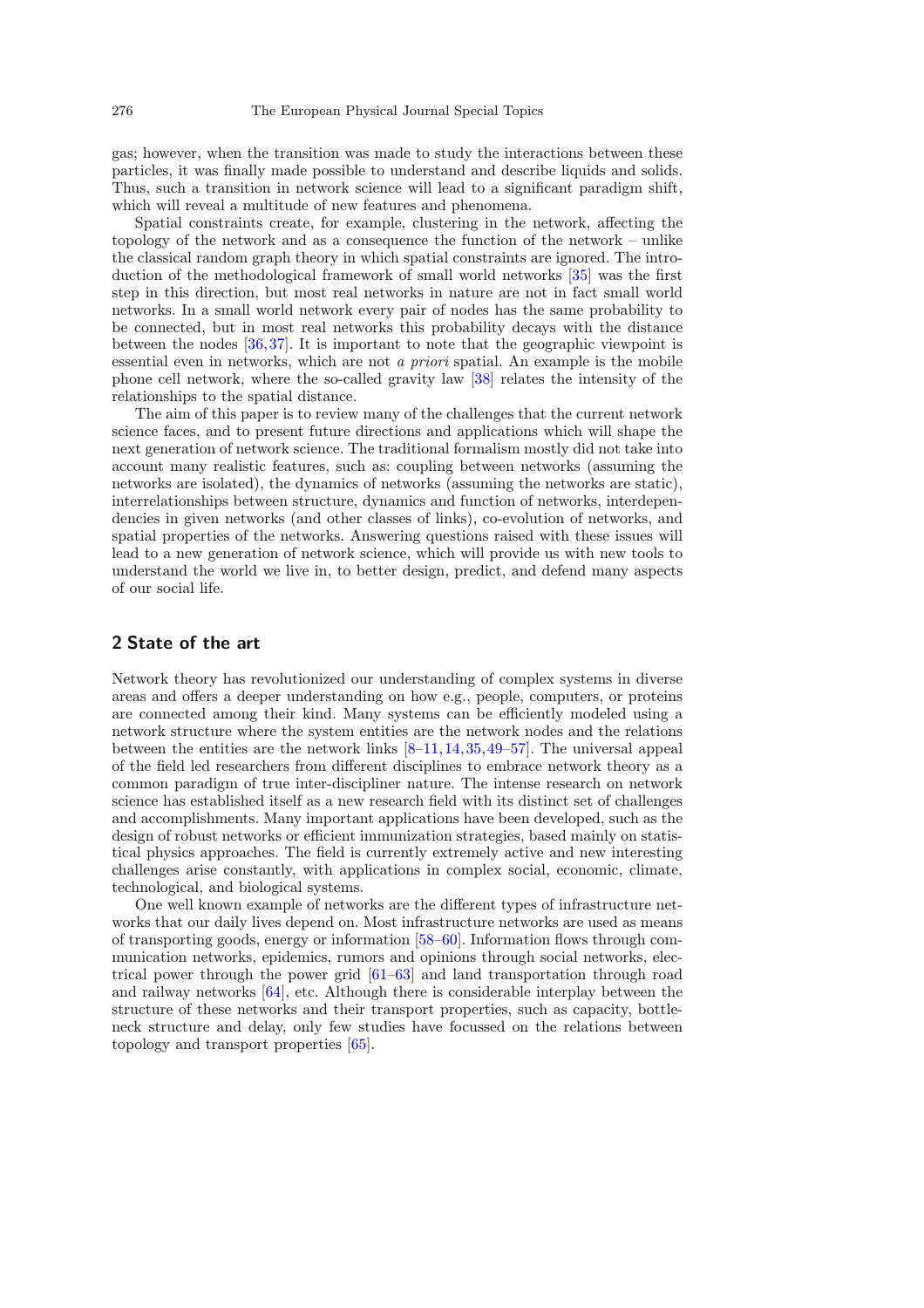The topology of complex real-world networks has a direct impact on their stability when changes in the interaction (link) strengths or failures of nodes occur. The systems may thus be under constant risk with respect to random and targeted attacks on their components [\[16](#page-17-10)[,50](#page-18-8),[66](#page-18-9)[–68\]](#page-18-10). A small fraction of such changes may promote a cascading dynamics that spreads through the system affecting a large fraction of its elements [\[15](#page-17-9),[42,](#page-18-11)[52](#page-18-12)[,69](#page-18-13)[–77](#page-18-14)]. Thus, much work is being devoted to define suitable measures to quantify the system resilience [\[42\]](#page-18-11) and to identify the mechanisms/processes responsible for these vulnerabilities [\[78](#page-19-0)[,79\]](#page-19-1). Such knowledge will make it possible to develop strategies to optimize existing networks as well as to design resilient ones from scratch [\[41](#page-18-15)[,42](#page-18-11),[80](#page-19-2)[–84\]](#page-19-3).

Very recently, it has been shown that the risk to fail drastically increases due to the coupling between systems [\[34](#page-17-25)[,85](#page-19-4)]. The relevant infrastructures for daily life (oil, transportation, electric power, natural gas, water, and communications) are interdependent and failures taking place in one are very likely to affect the others, leading to large scale phenomena like, e.g., the 2003 blackout affecting Italy and Switzerland [\[86\]](#page-19-5). Examples can also be found in economy in the role of the interplay between banks, companies, and countries in the recent financial crises [\[87](#page-19-6)]. Unlike single networks, interdependent networks behave very differently [\[34](#page-17-25),[88\]](#page-19-7). Moreover, network theory has focused on networks containing either connectivity links [\[50](#page-18-8),[67,](#page-18-16)[89](#page-19-8)[–94\]](#page-19-9) or dependency links [\[69,](#page-18-13)[71](#page-18-17)[,95](#page-19-10)[–97](#page-19-11)]. A first mathematical framework to study the robustness of a system when both type of links are present was developed only recently [\[98\]](#page-19-12). While connectivity links enable nodes to function cooperatively as a network and a node can function as long as it is connected to the majority of the network, dependency links represent local relations in the sense that, when a node fails, its direct dependency neighbors also fail, independent of the structure of the network. By investigating structural properties of coupled networks, several features of systems have been recently uncovered  $[83,98-100]$  $[83,98-100]$  $[83,98-100]$ .

As mentioned above, the main focus of research in network science has been on static networks. Static networks refer to such networks constructed for time series of given variables, for a chosen time horizon. Very recent work, however, has shown that in many real networks, known as temporal networks [\[102\]](#page-19-15), links are generated, disappear and reappear over time. In traffic communication via ad-hoc networks between vehicles, for example, the presence or absence of links changes very quickly, even on time scales comparable with those for information flow [\[103](#page-19-16)]. A co-evolving network, where the function of the systems influences its topology, has only been started to be investigated [\[28](#page-17-20)[–30](#page-17-21)]. Furthermore, when modeling the structure (topology) and function of complex networks, it is usually assumed that spatial constraints can be neglected. For a large fraction of real networks, however, a few recent papers suggest that the embedding in 2d or 3d space matters and the geometrical distance between connected nodes plays an important role [\[36,](#page-17-27)[37](#page-17-28)[,104](#page-19-17)]. Regarding traffic communication via ad-hoc networks between vehicles, even an embedding in quasi-1d space is needed because roads are essentially 1d (besides crossings) [\[64,](#page-18-6)[103\]](#page-19-16).

Network science has been used in many disciplines throughout the year, such as transportation and communication networks. With the outburst of available data, network science has become an essential part of many new areas. For example, the application of complex network theory in climate science is a very young field, where only few studies have been published  $[48,105-111]$  $[48,105-111]$  $[48,105-111]$ . More importantly, it is now possible to quantitatively investigate social networks and social interactions. Social networks dominate social interaction – be they friend networks, mobile phone networks, Internet based (Facebook or Twitter), and others. These networks are playing a significant role in shaping social reality. Network concepts have been proven very useful for the analysis and understanding of scientific collaborations [\[112](#page-19-20),[113\]](#page-19-21) or organizational laws of social interactions, such as friendships [\[114](#page-19-22),[115\]](#page-19-23).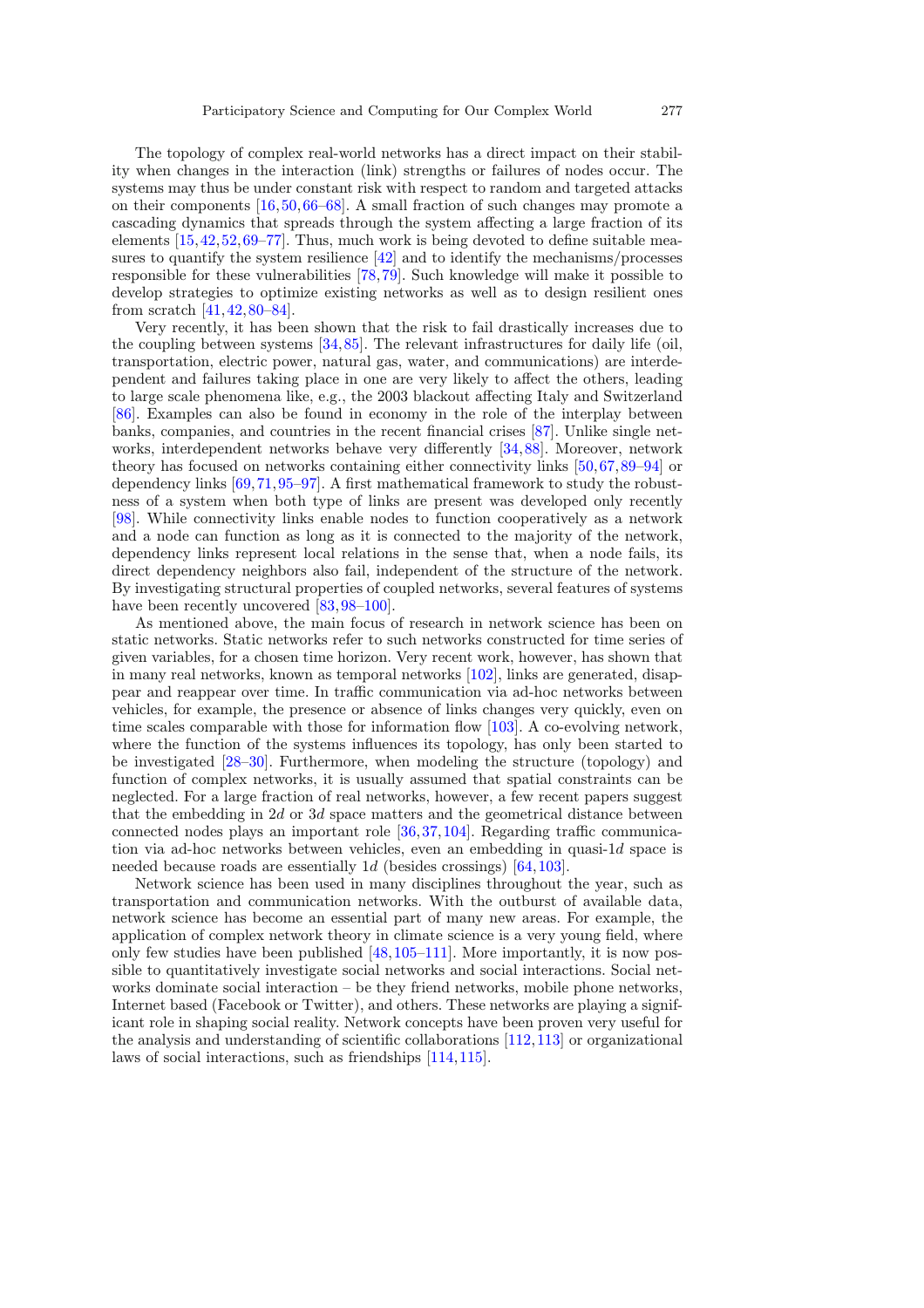# 3 Opportunities

A revolution in network science will provide a wealth of new understanding on our daily life, and will greatly impact it. Many scientific advances will result from such a revolution, which will significantly alter our understanding of social infrastructure and organization, as well as natural multi-level complex systems, i.e. climate. Below we present a partial list of applications that advanced network science is expected to bring forth.

# 1. Better immunization strategies

All of the networks we depend on for our daily lives are vulnerable to attacks. As we rely on more and more networks, of various types, there is a need to develop new immunization strategies on these coupled networks. One main example is the immunization of mobile phone network, which are becoming widely susceptible to attacks and viruses [\[39,](#page-18-19)[40\]](#page-18-20). A different example is the need to protect ourselves from contagions and viruses spread through air travel [\[41\]](#page-18-15).

#### 2. Improve robustness of networks in crises and disasters

Critical networks must function in time of crises or disaster. The many disasters that took place in the past decade are usually characterized by a fast collapse of the mobile phone network. This happens when it is most needed to disperse information. Thus, infrastructure networks must be redesigned to be robust [\[42](#page-18-11)]. Furthermore, rethinking network topology can greatly improve the transportation of people at time of disasters (as in the recent disaster in Japan, March 2011). A further related aspect is to redesign the processes on networks. Complex systems are per definition out of equilibrium and often in the state or at the edge of instability. The lack of negative feedback loops causes critical response to minor perturbations, which may lead to catastrophic crises. A fundamentally new management of the complexity, which is based on negative feedback loops, will improve the situation. For example, this approach is expected to be crucial for financial systems.

### 3. Design of robust and efficient infrastructure

Stable and resilient infrastructure is critical to our sustainability. New insights from an advanced network science will have a great impact in this regard. Existing infrastructure systems would be made more efficient and resilient, with low costs, and new infrastructure will be designed to this end.

## 4. Early identification of financial crises

The world is still trying to recover from the 2008 financial crises. These crisis began in the US, and rapidly spread throughout the world; see box 6 of [\[25\]](#page-17-17) for details. This spreading of the crises, inside and outside of the US, can only be understood when the system is investigated as a set of coupled networks, and their interdependencies. Understanding these couplings and dependencies will play a major role in the prevention of future international crises [\[43,](#page-18-21)[44\]](#page-18-22).

#### 5. Blackout avoidance

Blackouts and power shortages directly result from a cascade of failures, which usually involves several networks – understanding the interactions between networks will lead to knowledge how to prevent these cascades [\[34\]](#page-17-25). Furthermore, this understanding will provide real-time online strategies of action during such cascades, before the complete collapse.

## 6. Early detection of community and social changes

Real life networks are made up of communities and social groups, which are formed on different principles. Changes of these communities result in topological changes of the network, which commonly result in significant changes in the function of the network. By identifying community leaders [\[45](#page-18-23)], it will be possible to observe early signs of opinion dynamics and spread of information in different societies.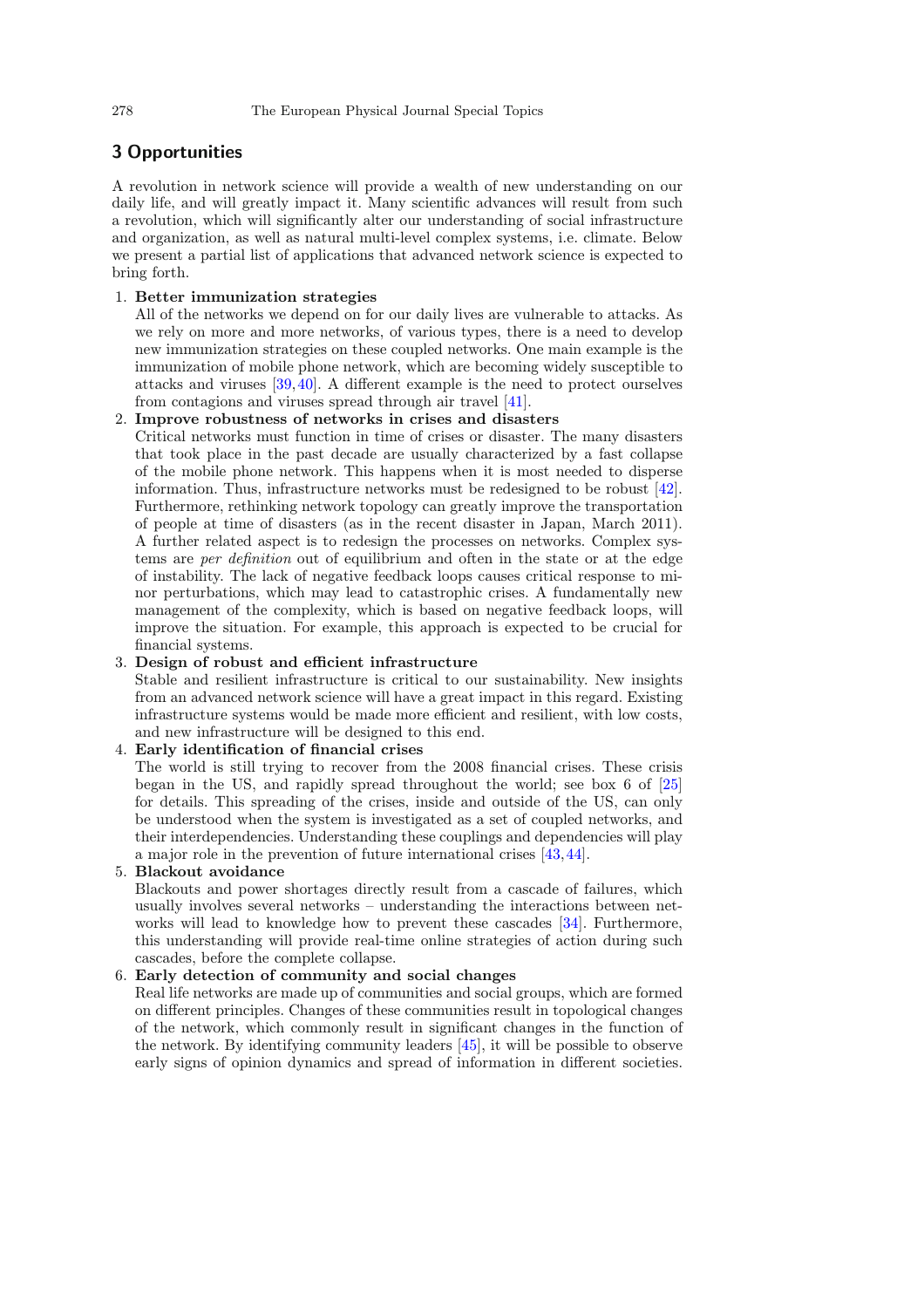Some examples include the recent uprising in Arab countries in the Middle East (during 2011). In order to be able to understand the individuals' different roles in the social networks we need to monitor and categorize typical behavioral patterns.

7. Towards design principles for optimal transport networks Transportation is a critical element of social interaction. However, past models and design of integrative transportation infrastructures are obsolete. Developing new tools in network science will provide the means to construct more efficient and robust transportation infrastructures (see for example [\[46](#page-18-24)[,47](#page-18-25)]).

# 8. Early detection of extreme climate events Using networks to represent the strongly coupled components of the climate sys-

tem provides new and important information on the prediction and understanding of the world's climate. For example, using network theory to describe climate has been shown to provide new robust information on the El-Nino phenomenon [\[27](#page-17-19)[,48](#page-18-18)].

# 4 Goals

The main goal of the research proposed here is to develop new approaches and tools in network science based on current and future available data. Reaching this goal will revolutionize our understanding of multi-level complex systems in diverse areas, and will lead to deeper insights on how people, computers or companies are intra and inter connected. Reaching these goals will enable identifying precursors of changes and developing new approaches for the design of integrative systems that are more stable, easier to be protected and repaired and that can perform a wider range of tasks with elevated efficiency. Moreover, network science will pave the way to the development of new classes of self-organized, self-learning and self-improving complex systems. The new tools to achieve this most challenging goal will be based on approaches from statistical physics and computer science: percolation, synchronization, development of new models, many-body interaction, scaling approaches, generating functions, graph theory, methods and algorithms to identify the central and key nodes in the network, spread of information, etc. These methods and algorithms will enable to identify central key players in the network, design robust infrastructure, improve robustness and function of existing infrastructure, revolutionize immunization strategies, understand the coupling and interaction between networks, predict emerging changes and (phase) transitions, prevent cascading failures, as well as developing new understanding on the dynamics, function and task performance of social networks – to name just a few.

# 5 Challenges

Many critical challenges exist, which were not addressed by the early formalization of network science. In this section we discuss the main challenges, whose solution will bring forward a more complete network science, bettering our daily life in all many aspects. We discuss how to develop new frameworks in network science that take into account the important realistic features that have been neglected so far.

#### 5.1 Coupled multi-level networks (Network of networks)

The case of a single network that is isolated and does not interact with or depend on other systems rarely occur, just as non-interacting systems in statistical physics. In reality, most network systems continuously interact with other networks, especially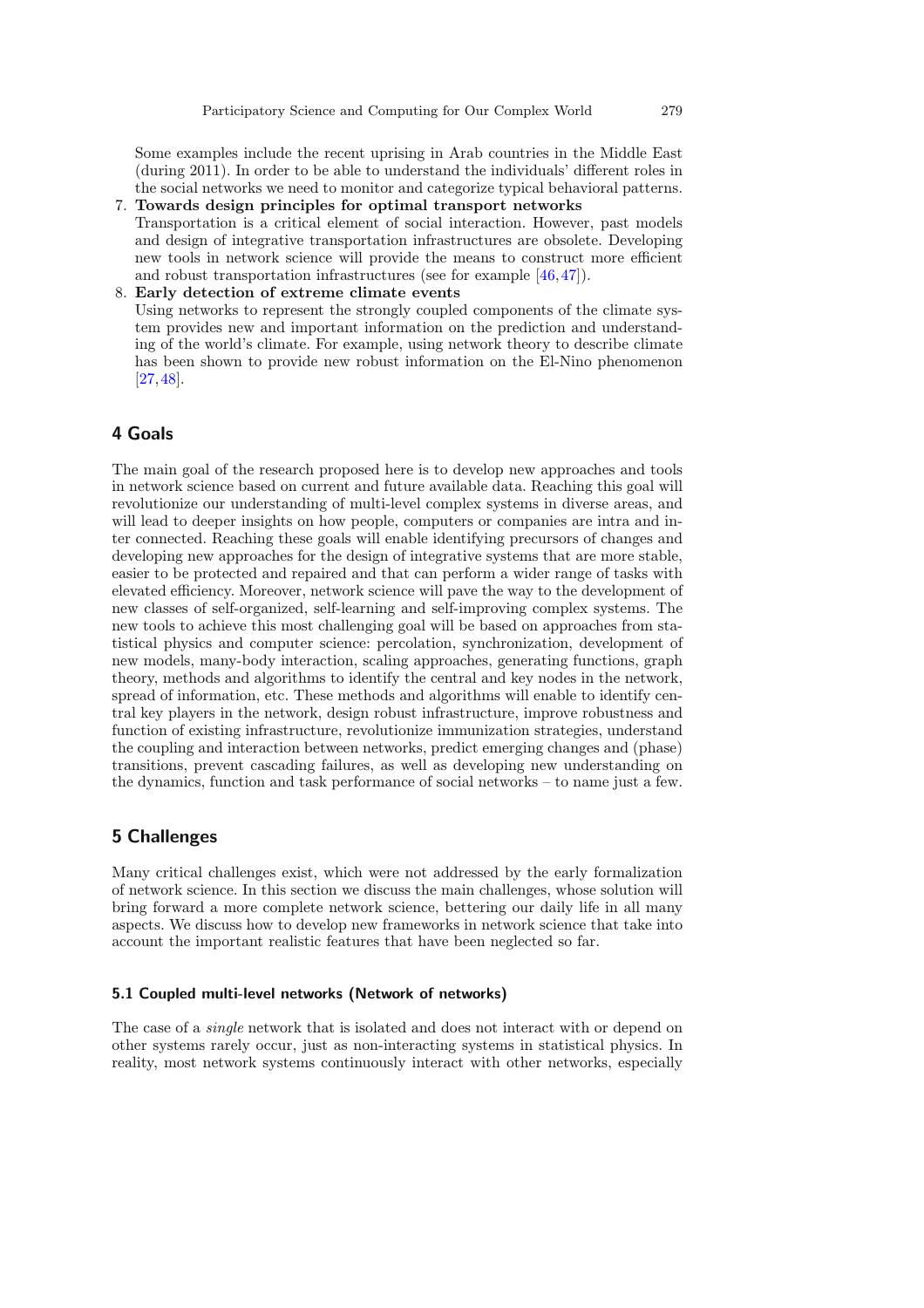

Fig. 1. A coupled and interdependent multi-level network (network of networks). This is an example of how different layers of social organization and infrastructure are represented by networks that are coupled to each other, creating a network of networks.

since modern technology has increased the dependency between networks. Only few and preliminary studies have attempted very recently to face questions relevant to such systems, but they have mainly been qualitative and focused on specific examples. While researchers are beginning to recognize the critical importance of coupling between networks, there is currently no theory or systematic approach for interconnected network systems. This critical void was summarized in a recent US Scientific Congressional Report: 'No currently available modeling and simulation tools exist that can adequately address the consequences of disruptions and failures occurring simultaneously in different critical infrastructures that are dynamically inter-dependent.' [\[116](#page-19-24)]. Understanding the interconnections of networks and their effect on the structural and functional behavior of the coupled system is crucial for properly modeling many real world systems. Introducing coupling between networks is analogous to the introduction of interactions between particles in statistical physics, which led to new cooperative behavior with rich phenomena such as phase transitions. Surprisingly, preliminary results on mathematical models [\[34](#page-17-25),[88\]](#page-19-7) show that analyzing complex systems as a network of coupled networks may alter the most basic assumptions that network theory has relied on for single networks. Thus, we aim to generalize the current understanding of network science, developed for individual networks, to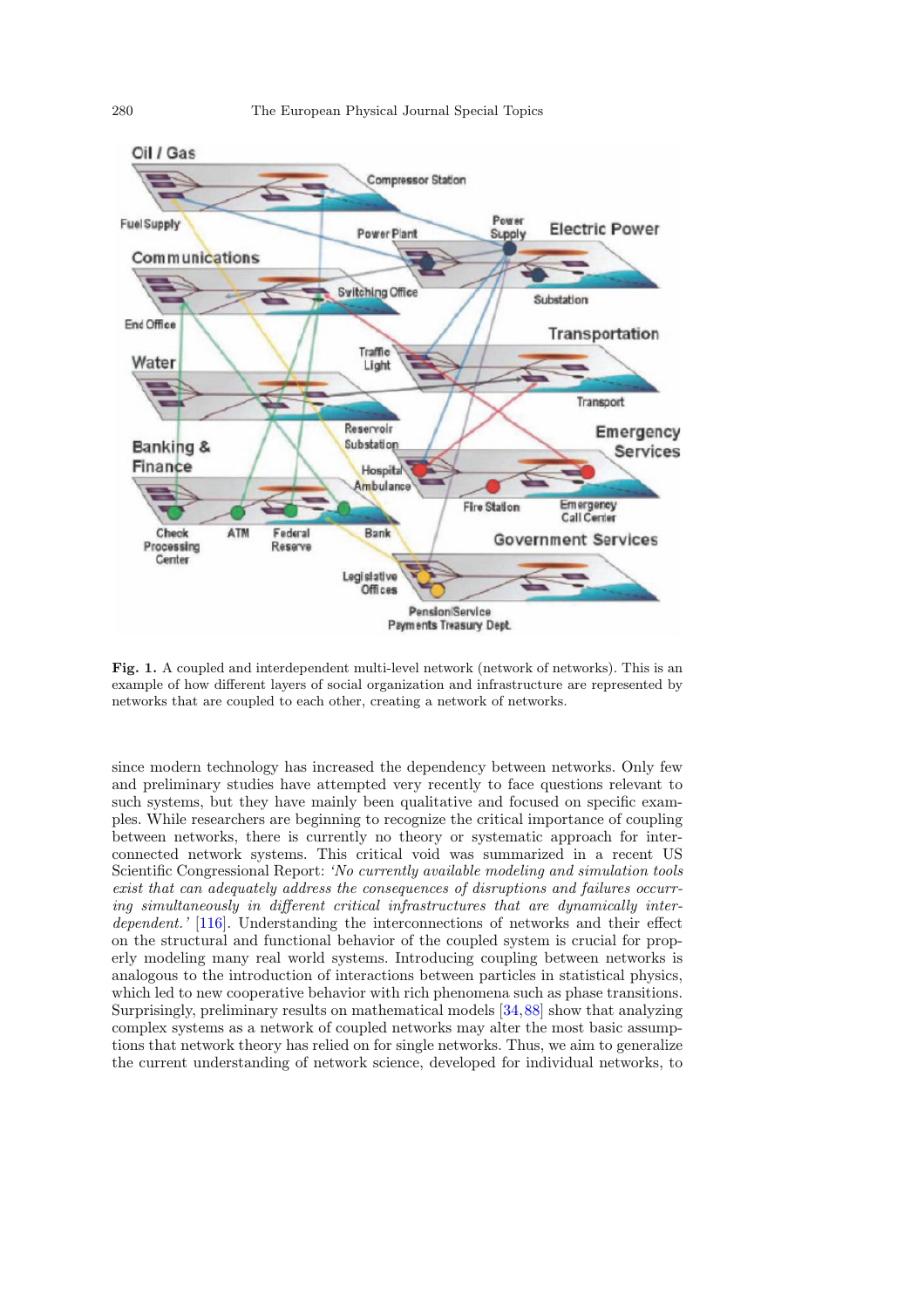network of networks. We also aim at modeling and analyzing the robustness of real life network of networks. There are many real life implications to this new conceptual leap in network science, ranging from revolutionary design of infrastructure, organization of the Internet, defense against attacks and viruses, and the stabilization of the world's economies.

#### <span id="page-8-0"></span>5.2 Dependency relations in networks and networks of networks

Many systems can be efficiently modeled using a network structure where the system entities are the network nodes and the relations between the entities are the network links (see state-of-the-art). However, many systems are also characterized by small subgroups in which the entities belonging to a group strongly depend on each other. For example, consider a financial network: each company has trading and sales connections with other companies (connectivity links). These connections enable the companies to interact with others and function together as a global financial market. In addition, companies that belong to the same owner strongly depend on one another (dependency links). If one company fails, the owner might not be able to finance the other companies, which will fail too. Another example is an online social network (Facebook or Twitter). Each individual communicates with his friends (connectivity links), thus forming a social network through which information and rumors can spread. However, many individuals will only participate in a social network if other individuals with common interests also participate in that social network, thereby forming dependency groups [\[98,](#page-19-12)[117\]](#page-19-25).

Recently, [\[118](#page-19-26)] a new approach has been introduced to compute and investigate the mutual dependencies between network nodes from the matrices of node-node correlations. The basis of this methodology is to investigate the partial correlations between a given set of variables (or nodes) of the network. Using the concept of partial correlations [\[118](#page-19-26)[–124\]](#page-20-0), preliminary results show that it is possible to quantify how one node in the network affects the link between other nodes in the network. This new class of correlation-based networks is able to uncover important hidden information about the system. This methodology is a significant step forward towards identifying and representing causal relations in a network. It will be interesting to compare this method with methods using temporal correlations for identifying influence [\[125](#page-20-1)]. While this methodology has been mainly developed for the analysis of financial data, it was recently applied to the investigation of the immune system [\[126\]](#page-20-2) and semantic networks [\[127](#page-20-3)]. Thus, in the future this methodology can be apllied to study different real-life systems, and to quantify the dependency and influence relationships between the nodes making up the network.

These two examples highlight the need to add new types of links in network science. Thus, future work must further investigate the issue of dependency and influence relationships between nodes in the network. Furthermore, a conceptual framework will be developed to investigate the issue of inhibition in networks, i.e. how one node or link affects the link (edge) between two (or more) other nodes. Understanding these different types of interactions between nodes and links will lead to new information on many aspects, such as flow of information in the network, its function, and its dynamics.

#### 5.3 Dynamical networks

To understand the functions of the network, one must study its dynamical properties [\[128\]](#page-20-4), and much work is needed in this direction. The dynamics of links and nodes can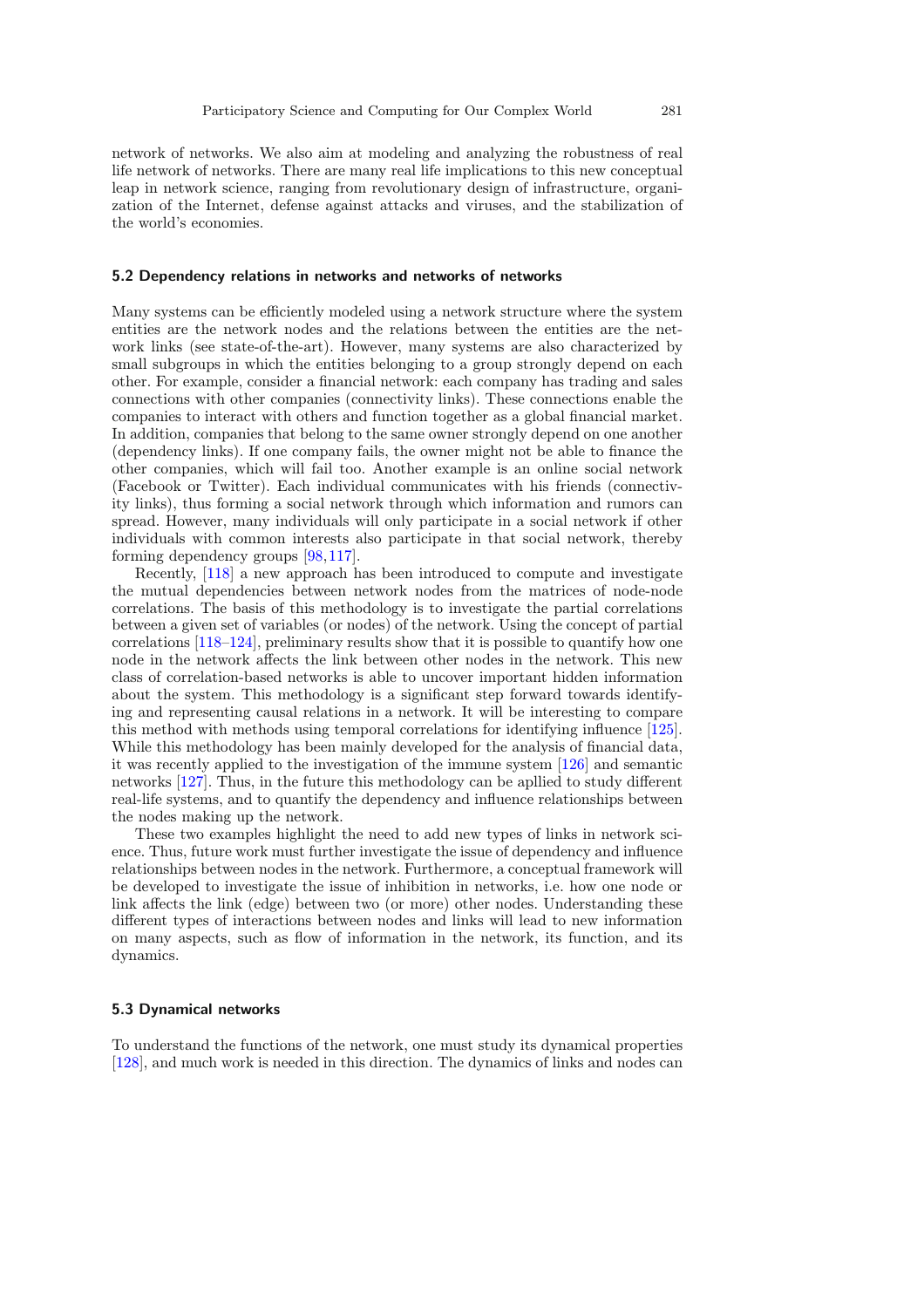change completely the properties of the networks and thus, fundamental questions that have been extensively studied in static networks are still open for dynamical networks [\[28](#page-17-20)[–30](#page-17-21)]. Such a methodology has recently been presented to study the dynamics in a given network [\[129](#page-20-5)]. By studying the dynamical properties of the network, one can uncover the underlying function of the network. It is quite reasonable to claim that the there is a strong link between the dynamics and the function in a given network. This can even be used to identify strategies of criminals and to anticipate their future actions [\[130\]](#page-20-6). Thus, to better understand the network function, it is crucial to study how network structures evolve in time, [\[27](#page-17-19)[,131](#page-20-7),[132\]](#page-20-8).

In many real networks, [\[30](#page-17-21),[102\]](#page-19-15), links are generated, disappear and reappear over time. For example, in a mobile communication network the link exists only during the call. On a different time scale, friendships are formed and dissolved in social networks, links between websites are added and deleted: in epidemics spreading, recovery and re-infection can make a link infectious and immune repeatedly. Another important example of a realistic dynamical network is a climate network (see Sect. [5.2\)](#page-8-0). In traffic communication via ad-hoc networks between vehicles the presence or absence of links changes very quickly, even on time scales comparable with those for information flow [\[103](#page-19-16)]. The analysis of co-evolution network dynamics, in which changes in the states of the nodes and the creation/destruction of links occur in comparable time scales, has many critical implications in the analysis in social collective phenomena [\[9,](#page-17-30)[134](#page-20-9)[,135](#page-20-10)].

New tools are necessary to understand the relationship between the dynamics of the network, and its topology and function (for example temporal motifs [\[133](#page-20-11)]). In particular, when the system is in a critical state (i.e., at the edge of disintegration), addition or deletion of even a minute number of links can push the system into different phases, and as demonstrated by Iniguez, the time scales are relevant variables [\[29\]](#page-17-31). Initial observations have shown that the problem of temporal connectivity in a network can be directly mapped onto a directed percolation problem, where the direction represents the time: by having one replication of the network for each time step, and connecting node i at time t with node j in time  $t + 1$  only if the edge  $(i, j)$  exists at time t, and allowing only progress along the time axis, a path will emerge whenever there is a directed path in the equivalent percolation problem. Thus the knowledge of directed percolation could be used to understand dynamical networks, and vice versa. Since percolation is related to epidemics, and immunization is related to removing nodes, percolation approaches will be developed to study dynamical systems.

#### 5.4 Spatial networks

When modeling the structure (topology) and function of complex networks, it is usually assumed that spatial constraints can be neglected so that high-dimensional mean-field approaches become applicable. This assumption is probably correct for some networks, like the World Wide Web (WWW) or email networks, where the geometrical length of the links is probably irrelevant. For a large fraction of real networks, however, the embedding in 2d or 3d space seems to matter and the geometrical distance between connected nodes plays an important role [\[36](#page-17-27),[37,](#page-17-28)[104\]](#page-19-17). Examples are the Internet, airline networks, social networks, cellular-phone networks etc. In social networks, for example, the probability of having (and meeting) a friend that lives nearby is much higher than having and meeting one that lives far away. In airline networks, long-distance flights are rarer than short-distance flights. The same happens in cellular phone networks where short-distance calls are much more frequent than long-distance calls, even if the costs for short- and long-distant calls are the same. Regarding traffic communication via ad-hoc networks between vehicles, even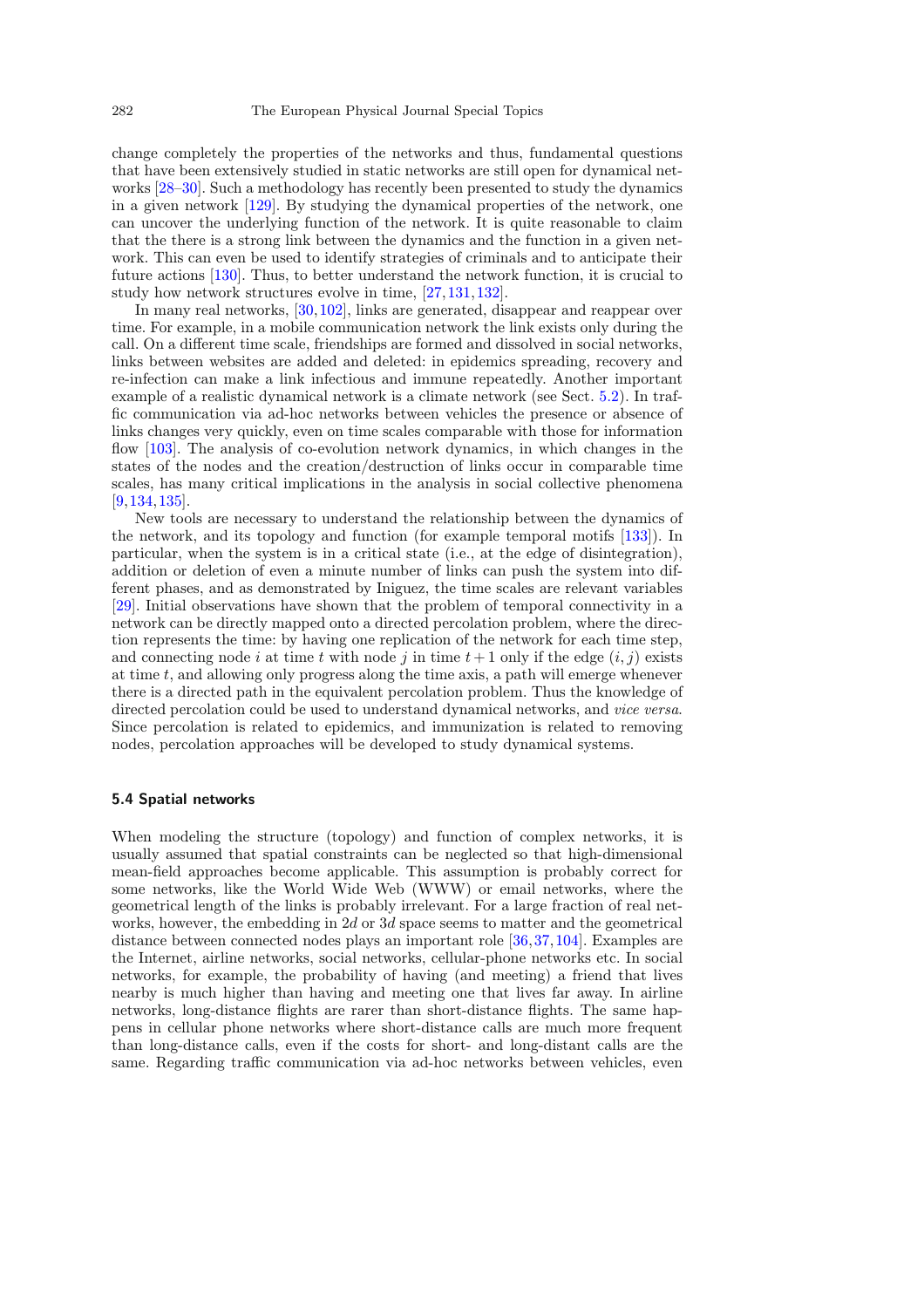an embedding in quasi-1d space is needed because roads are essentially  $1d$  (besides crossings) [\[64](#page-18-6)[,103](#page-19-16)].

The overall goal is to gain a better understanding of the effect of the embedding space on the topology and function of networks, where both the number of links emanating from each node and the distance between connected nodes follow certain distributions. Based on our recent preliminary results, it is expected that the spatial constraints will modify topology, robustness and function of the network. A major challenge is to find out how the laws of physics in the networks are changed due to the spatial constraints, and to develop efficient strategies that take them into account.

Once the spatial properties of real-world networks will be investigated, new approaches will be developed to generate model networks embedded in Euclidean space, and study their topological properties and robustness using scaling and percolation approaches. Furthermore, the functional properties of the constrained networks, including transport, epidemics and information spreading will be investigated. Thus, understanding the spatial properties of a single network will bring forth significant advances in network science. Progress in this regard will also significantly contribute to the other challenges discussed above – how spatial constraints influence the coupling between networks, network dynamics, and the dependency relationships between nodes.

#### 5.5 Transport in networks

Only few studies have focussed on the relations between topology and transport properties [\[65\]](#page-18-7). The overall goal is to gain a better understanding of the behavior of transport in networks and of the interplay between topology and transport properties, such as capacity overloads, bottleneck structure and delay. The aim is to investigate the behavior of transport processes, such as epidemiological models, flow models and electrical (Kirchhoff) behavior in different network classes, such as spatial networks, scale free and P. Erdös, A. Rényi networks, and coupled network, and develop mechanisms for improving the transport in different network classes.

#### 5.6 Modular structure of networks

Some of the structural properties that have been found to play a very important role recently have been the existence of communities, cliques, in networks, and the modular organization of networks. The modular structures or communities have been shown to be relevant in our current understanding of the structure and dynamics of complex systems. Detecting communities is of great importance in sociology, biology and computer science, disciplines where systems are often represented as graphs. This problem has been found to be difficult and not yet satisfactorily solved, despite the huge effort of a large interdisciplinary community of scientists working on it over the past few years [\[136](#page-20-12)], Communities should also be considered in the new frameworks of interdependent, time-dependent and multiplex networks [\[137\]](#page-20-13).

As the world becomes more interconnected, the effect of groups and communities is becoming as important as that of individuals, and in many cases the interactions in the given network are of a higher order nature, which is a result of the interaction between the different communities in the network. Thus, it becomes crucial to characterize and quantify the interplay between individuals, communities, and the individualcommunity interactions in real world networks.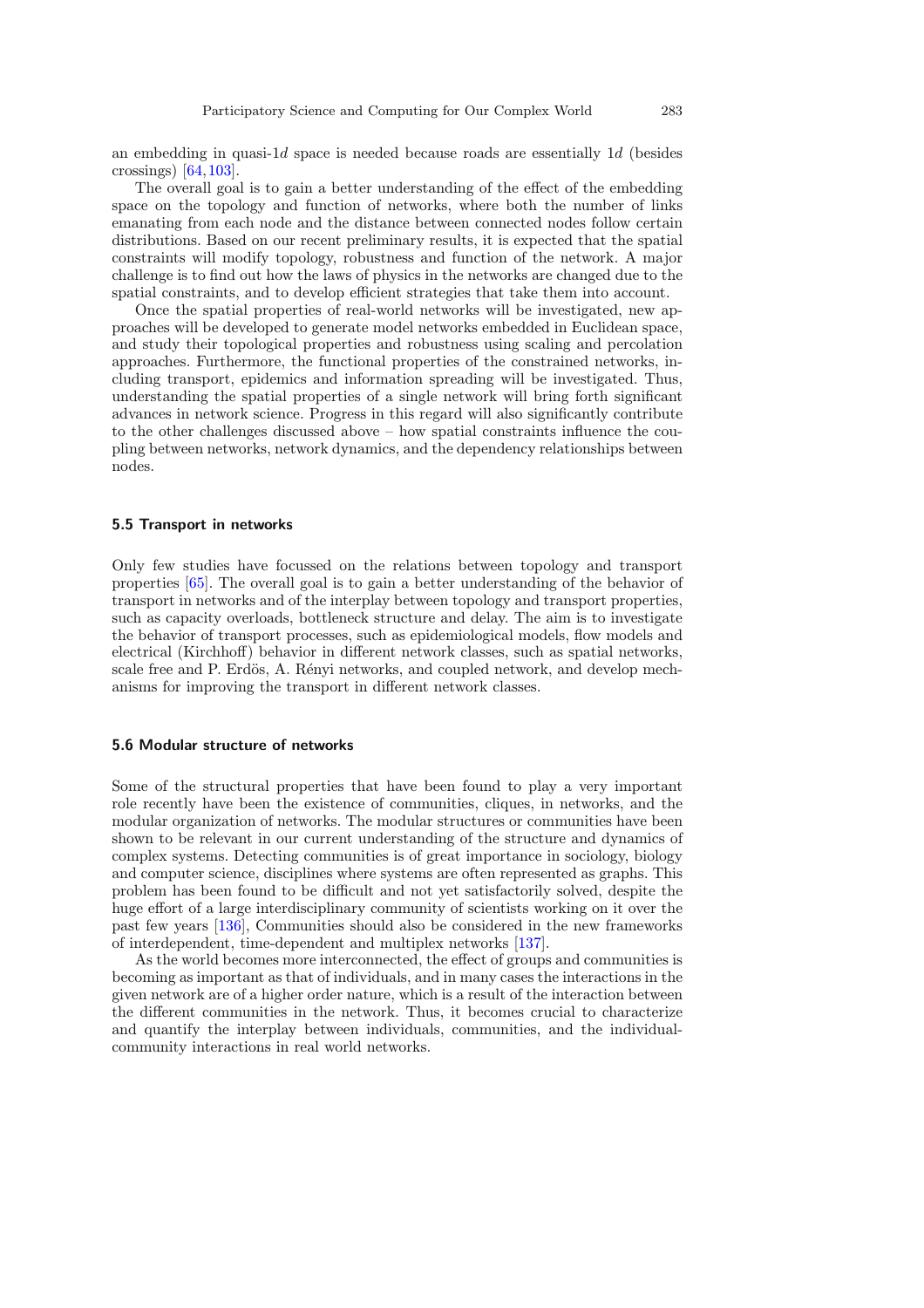# 6 Applications

In this section we list a few examples on how a new generation of network science will dramatically impact our daily and social life – including new insights, knowledge and applications on infrastructure, social systems, economics and climate.

#### 6.1 Infrastructure

Today's infrastructure networks are not only characterized by fractal scaling laws [\[138\]](#page-20-14), but have also become increasingly interdependent on one another. Diverse types of infrastructures such as water supply, transportation, fuel and power stations are coupled together. Owing to this coupling, interdependent networks are extremely sensitive to random failure, and in particular to targeted failure of a small fraction of nodes from one network can produce an iterative cascade of failures in several interdependent networks. Preliminary results have shown that networks that do not display any transition when considered separately, do display a sharp transition when interactions occurs between nodes that belong to two or more networks simultaneously. Electrical blackouts frequently result from a cascade of failures between interdependent networks, and the problem has been dramatically exemplified by the several large-scale blackouts that have occurred in recent years.

Blackouts are a demonstration of the important role played by the dependencies between networks. For example, the September 28, 2003 blackout in Italy resulted in a widespread failure of the railway network, healthcare systems, and financial services and, in addition, severely influenced communication networks (see box 6 of [\[25](#page-17-17)] for further examples). The partial failure of the communication system in turn further impaired the power grid management system, thus producing a negative feedback on the power grid (Fig. [2,](#page-12-0) left). This example emphasizes how inter-dependence can significantly magnify the damage in an interacting network system [\[34,](#page-17-25)[86](#page-19-5)].

Thus, understanding the coupling and interdependencies of networks will significantly affect and improve how infrastructures are designed and implemented, mainly towards more efficient and robust infrastructures. Many of the infrastructural networks are essential dynamic ones, where nodes and links are temporarily active. Moreover, the activities are usually extremely inhomogeneous, bursty (see, e.g., [\[31](#page-17-22)]. This means additional challenge for the capacities of the network and the optimal design has to take into account dynamic aspects.

#### 6.2 Climate

Quantifying, understanding and predicting climate events are some of the most important challenges of human society. Specifically, climate records such as local temperature, pressure, pressure gradients and precipitation data obtained at certain stations and grid points can be investigated. The stations and/or grid points are the nodes in the corresponding climate networks. The links between the nodes are obtained from a cross correlation or synchronization analysis of the climate records at the nodes, and the links' strengths represent their degree of climate similarity. The climate networks allow to study the interrelationship between the different sites on the globe and thus represent the global behavior of the climate system. Preliminary results show that such networks are very sensitive to El Nino, even in areas where El Nino cannot be seen in temperature records [\[48\]](#page-18-18). Thus, the objective is to find out how the extreme events, such as El-Nino, influence the dynamics of the climate network, and whether changes in this dynamics can be used to identify new precursors and indicators of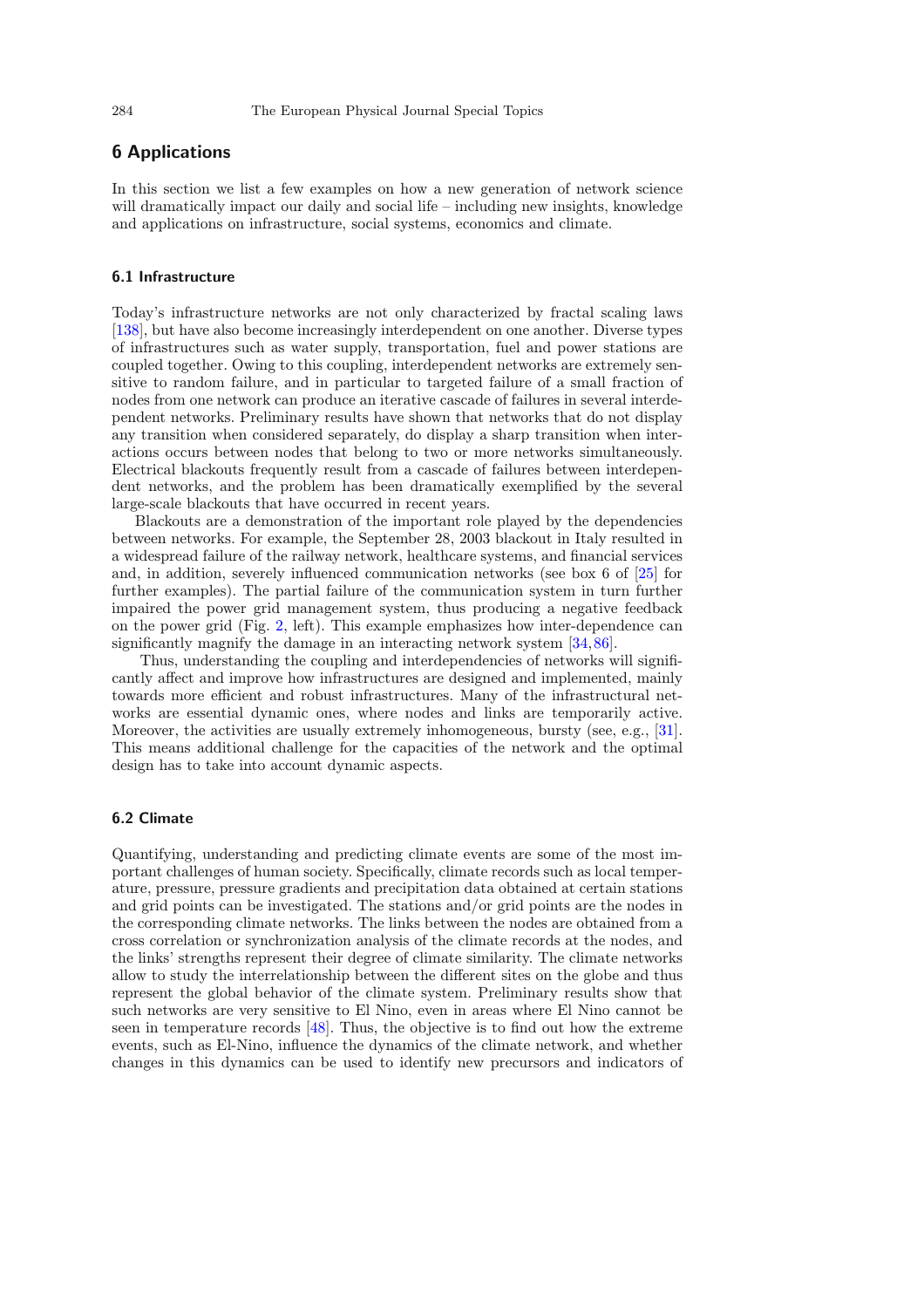<span id="page-12-0"></span>

# **How interdependent are infrastructures?**

Peerenboom, Fisher, and Whitfield, 2001

Fig. 2. Left: power grid and Internet dependence in Italy. Analysis of this system can explain the cascade failure that led to the 2003 blackout. Right: inter-dependence of fundamental infrastructures. A further example is a recent event in Cyprus (July 2011), where an explosion caused a failure of the electrical power lines, which in turn caused the countries water supply to shut down, due to the strong coupling between these two networks.

extremes. Furthermore, extreme events such as extreme droughts and heat waves, floods, storm floods, and hurricanes will be investigated.

One main focus will be to track the dynamics of the climate network. To obtain the time evolution of the network, we aim to determine the link values for a certain period of time (ranging from one month to one year) and follow the time evolution of the adjacency matrices that represent the network. Furthermore, the similarities between networks representing different fields will be investigated, e.g. temperature network or pressure network, and how to retrieve and characterize interacting dynamic structures [\[109](#page-19-27)[,110](#page-19-28)].

An equally important objective is to identify finger print of extreme events in the climate networks, and will study the dynamics of the climate networks in regimes where extreme events occurred, for example, extreme storm floods or hurricanes. This can be achieved by studying changes in the network structure, and testing the effect of the extreme events on the network structure. Regimes and the fields for which the effect is maximal, will be referred to as optimal networks. Furthermore, the effect of the extreme events on the similarity between networks of different fields will be studied.

## 6.3 Social networks

Mobile phones have become an indispensable part of our life. They are widely used in our modern world for all aspects of social life. Our daily activity has become dependent on these phones, especially since the introduction of the smart phones, which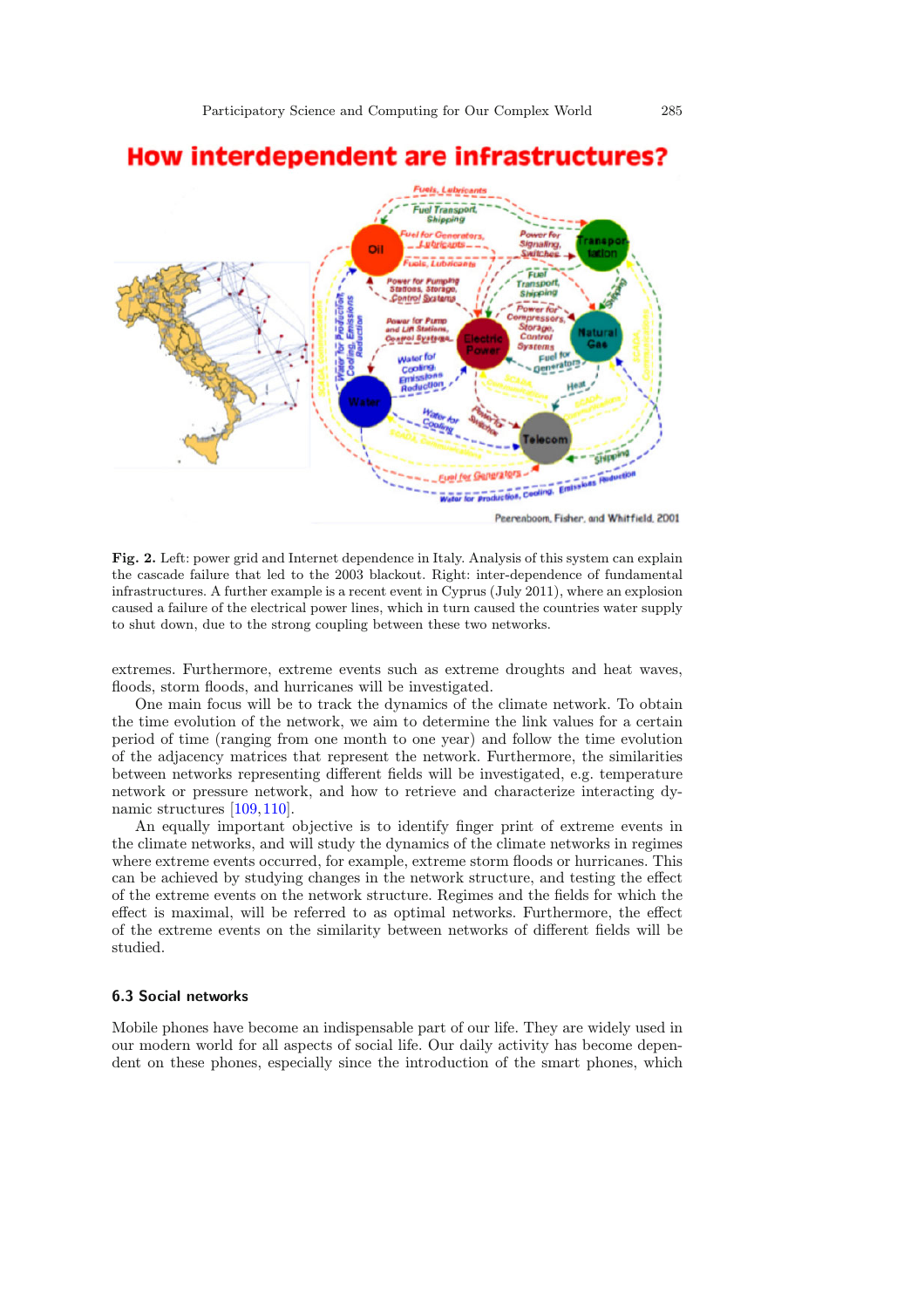<span id="page-13-0"></span>

Fig. 3. Epidemics to come. Currently, very few smartphones are susceptible to a virus (red circles; non-susceptible phones, green circles), a number that is below the threshold of transition to an epidemic (vertical blue line). In future epidemics, as the number of smartphones increases, the market share of a single operating system will reach a critical threshold and facilitate virus spread, potentially leading to a pandemic (reproduction from  $[40]$ ).

are becoming smarter and smarter. Mobile phone data has already been recently used to successfully prove a thirty year old hypothesis by Granovetter about the strength of weak ties [\[22](#page-17-32)], revealing an important structural aspect of the human society [\[23](#page-17-15)]. Time stamped data allow for a deep insight into the mechanisms of information spreading in the communication network [\[31\]](#page-17-22). Such data, together with demographic metadata about gender, age and ZIP code enable to dissolve the heterogeneity of the population, identify typical behavioral patterns, and contribute this way to many practical applications from innovation promotion to combating crime.

Why, despite the more than 400 mobile phone viruses documented by cybersecurity organizations, is there no apparent serious concern about the prospect of viruses infecting mobile phones? By combining network science and percolation theory, Wang et al. [\[39](#page-18-19)] examined mobility and communications data on the activity of more than six million individuals to study the speed and breadth of potential mobile phone virus outbreaks. Their conclusion is rather unexpected: Although mobile phone viruses do not pose a threat of spreading right now, the increasing market share of smart- phones - mobile phones with computer-like operating systems and advanced features (such as electronic mail and Internet access) - will soon reach a phase transition point, beyond which mobile viruses could become far more damaging and widespread than current computer viruses (see Fig. [3\)](#page-13-0). Applying network theory, we will develop efficient immunization strategies, which will consider the topology and dynamics, to avoid the expected catastrophic spreading of mobile phone viruses in the system. One such type of strategy is to divide, via immunization, the network into equal sub-networks. This strategy guaranties the minimum number of units needed to be immunized.

Other examples where we need new network theory tools include the issue of opinion formation [\[21](#page-17-14)] and identification of influential members in the network [\[45](#page-18-23)]. The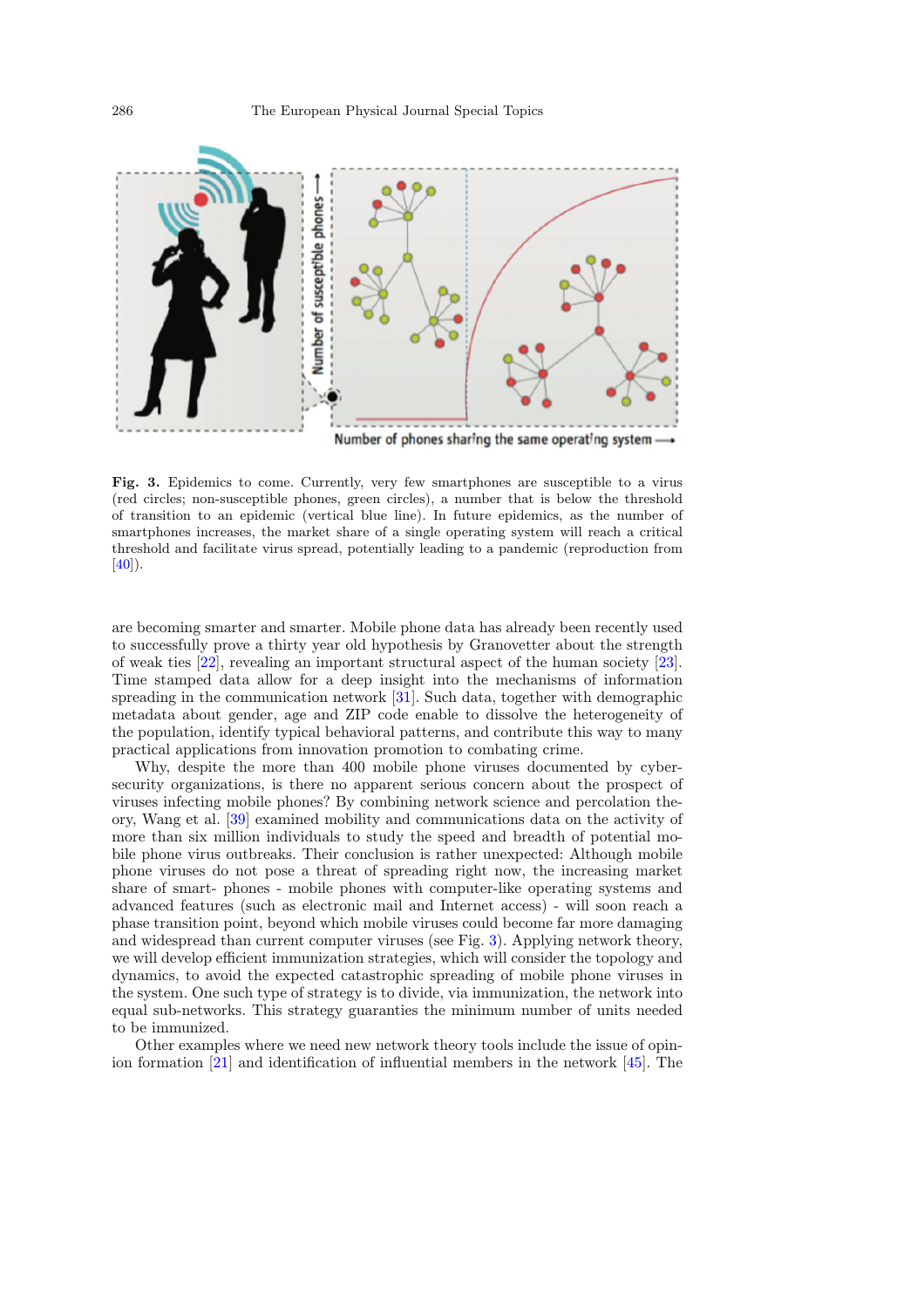establishment of criteria characterizing the hierarchical place of nodes within networks is one of the objectives that have to be pursued in order to make network theory a tool for organizing the nested, multi-level structure of real world organization and functionality [\[139](#page-20-15)]. New insights in these issues will have many applications ranging from understanding social crises to efficient spreading of information and marketing.

In 2006, Microsoft studied billions of electronic messages to work out that any two strangers are, on average, only separated by 6.6 degrees of separation. Researchers studied over 30 billion conversations from the Microsoft Messenger instant messaging network for June 2006, which equated to half of the world's total instant-messaging traffic sent during that month, and produced results mirroring Milgram's original work, 'Six degrees of separation'. Since then, the exponentially growing popularity of social networks such as Facebook and Linkedin have been reducing this degree of separation constantly. As the world is becoming more connected, it is crucial to fully understand the topology, dynamics and functions of the social networks we are part of. We have to understand mechanisms how communication is created among few participants as well as within large communities [\[117\]](#page-19-25).

#### 6.4 Economics

The latest financial crisis has emphasized more then ever the importance of collective connectivity effects in the evaluation of financial fragility and for the probability of default. While traditional evaluations of the probability of default use only global information (general situation of the economic branch to which a company belongs) and point information (companies' balance sheet, profit margins, etc.), the latest events show that effects can and do propagate over many intermediate connections. In fact, the cascading effect has been a crucial element of the fast and devastating impact of the crisis. Thus, it is not realistic to separate the stability of a company from the collective dynamics taking place in its economic neighborhood. Access to time and conditions of capital flows between companies allows one in principle a capability to monitor in detail the working of the economy. One example is to express the fragility of a node in terms of the probabilities of default of its clients and suppliers. By conducting experiments on the network of financial transfers, one can probe the probability and size of such cascading events. We plan to use these theoretical methods in coordination with the bank policy makers and national bank officials in order to bring as soon as possible our diagnostic capabilities at the level at which they can be useful for the banks' needs: client solvability evaluation, planning of loans and borrowing, etc.

Financial systems are perhaps the best example of a complex adaptive system, in which the micro interacts through bottom-up mechanisms with the macro. This is followed by top-down feedback between the macro and the micro. One immediate example is a market index and the stocks that makeup this index. The stocks represent the micro, while the index represents the macro. Kenett et al. [\[118](#page-19-26),[120](#page-19-29)? ] have recently shown that the index has a stronger influence on the stocks then vice versa, which is neither a trivial or intuitive result. Thus, the micro and the macro continuously interact. These interactions are best characterized by network science, one which addresses dynamic and coupled networks. Recent work on individual strategies as subtracted from detailed financial data [\[140](#page-20-16)[,141](#page-20-17)] enables to identify groups of players on the market and their role in stabilization and destabilization. One of the main sources of the intrinsic instability of financial markets is the almost entire absence of negative feedback loops. Appropriate network models with signed (positive and negative) links will help in finding the optimal balance between stability and liquidity and contribute this way to the solution of the major problem of market regulation.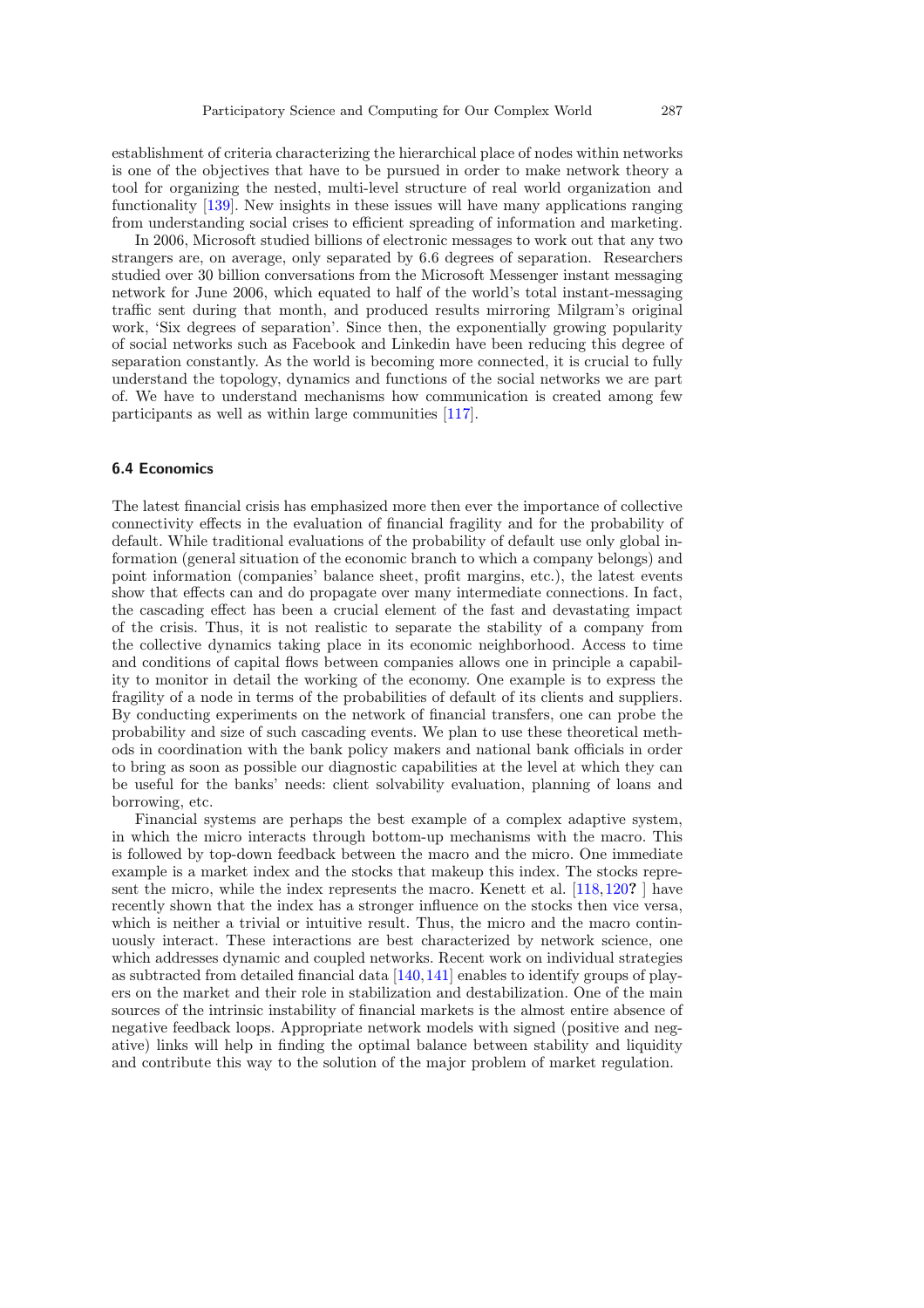The next generation of network science will allow new understanding of how economic and financial systems organize and interact. This is crucial for the prevention of financial crises, and to ensure trust and fair trade to all the investing public. These new tools will give birth to new economic models and understandings, which will strengthen the world economics.

#### 6.5 Resilience of networks

Our dependence on networks – be they infrastructure, economic, social or others – leave us prone to crises caused by the vulnerabilities of these networks. There is a great need to develop new methods to protect infrastructure networks and prevent cascade of failures (especially in cases of coupled networks, see for example [\[41](#page-18-15),[83,](#page-19-13) [84\]](#page-19-3)). Terrorist attacks on transportation networks have traumatized modern societies. With a single blast, it has become possible to paralyze airline traffic, electric power supply, ground transportation or Internet communication. How and at which cost can one restructure the network such that it will become more robust against malicious attacks.

The gradual increase in attacks on the networks society depends on – Internet, mobile phone, transportation, air travel, banking, etc. – emphasize the need to develop new strategies to protect and defend these crucial networks of communication and infrastructure networks. One example is the threat of liquid explosives a few years ago, which completely shut down air travel for days, and has created extreme changes in regulations. Such threats and dangers warrant the need for new tools and strategies to defend against.

#### 6.6 Urban dynamics and planning

Wednesday, May 23, 2007 marks a major shift in society: for the first time in human history more people live in cities than in rural areas; and the process is still advancing [\[142](#page-20-18)]. Beyond the statistical-demographic anecdote, this fact is significant as it implies that every social issue, ranging from globalization, multiculturalism, social unrest, to environmental pollution, extreme event, flood and tsunami, is intimately related to the specific structure and dynamics of cities and urbanism (see for example [\[143\]](#page-20-19)). More specifically, it is related to the fact that cities are not just containers where people live and act, but they are an active force in shaping human behavior and society [\[144\]](#page-20-20). It is in this respect that the 21st century is described as the urban century.

The last thirty years have witnessed the emergence of complexity theories of cities – a domain of research that applies the various complexity theories to the study of cities [\[145](#page-20-21)[–147\]](#page-20-22). As in other domains, in the last decade, a growing number of studies approach cities and their dynamics as complex networks. These studies have demonstrated a whole set of resemblances between cities, on the one hand, and natural, material and organic networks, on the other. Yet, they have also exposed important differences that are a consequence of, firstly, the fact that cities are large-scale collective artifacts and secondly, that cites are dual-complex systems, that is, the city as a whole is a complex system/network and each of its parts (the urban agents) is a complex system/network by itself. From here follows a challenge to describe and study cities and systems of cities as coupled multi-level complex networks.

Cities have always been related to planning. However, it is only recently that students of complexity theories of cities started to explore the implications of the complexity of cities to urban planning. Three research directions can be identified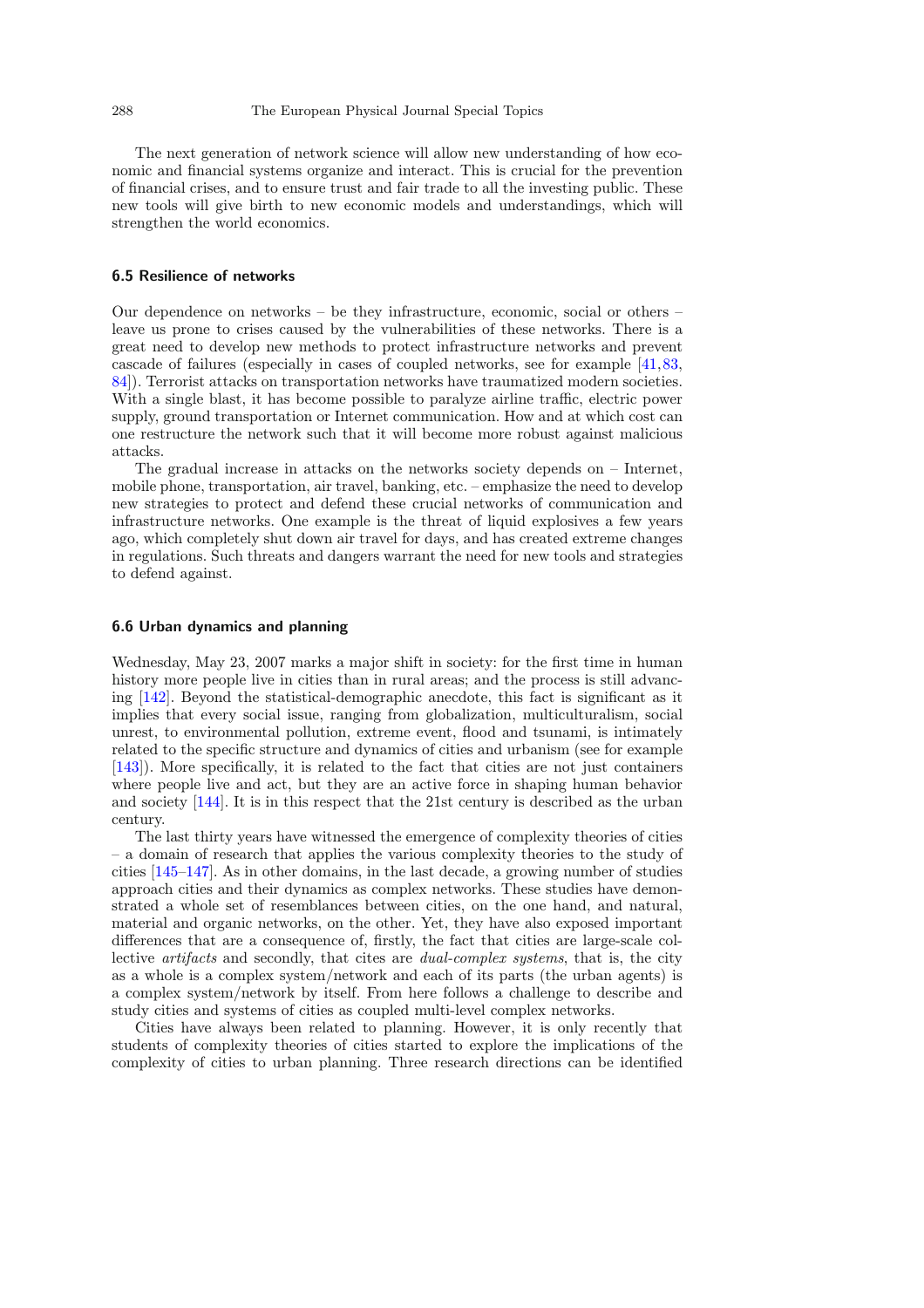here: one that is using urban simulation models (mainly cellular automata, agent based and network models) as predictive/evaluation tools in the context of planning support systems; for example, evaluating the impact of a new road or bridge on the entire transportation network and on adjacent networks (e.g. the urban landuse network). Two, viewing the city as a complex network in which every urban agent (a single household, a firm or the city's planning department) is a planner at a certain scale, and, that due to non-linearities, the action of a single agent/planner (e.g. household) might influence the city more than that of a large-scale agent (e.g. planning department). Three, re-structuring the very planning process as a complex self-organized network and system. The above research directions complement each other and the challenge here is to simulate the coupling between the various urban networks.

## 7 Innovation, expected paradigm shifts, and impact

Systems have mainly been considered isolated without relevant coupling with related ones. However, taking the transport infrastructures as an example, it is known that when the air transports are affected by an active volcano, the terrestrial ones become overloaded. The current challenges in network theory are the need to develop a new framework to deal with such coupled and interdependent systems, where not only the structural properties are considered but details from the dynamic processes taking place in the network are also taken into account. This will only be achieved through data-driven models.

The employment of ideas and techniques from complex network theory and the proposed theory of coupled and interdependent networks to understand and quantify the role of connections and dependencies within a system and between different ones opens the possibility to manage the complexity, optimize the systems and reduce their vulnerability to failures. At the technological level, such understanding will help in developing smart infrastructures that are able to predict and adjust to different conditions and able to respond successfully in real time to abnormal load shedding, thus avoiding, for example, blackouts, traffic jams, or inefficiencies and shortages in the supply of oil and gas. In climate, understanding climate network dynamics will help to be able to forecast extreme events such as El-Nino. In finance and economics, being aware of the underlying topology between companies, banks, countries, and shareholders, might improve competitiveness, by decreasing the investments volatility and mitigating systemic risk. The commercial and industrial systems strongly require an efficient and resilient logistic network to avoid excessive inventories and the lack of robustness against cyclic perturbations, which affect the production costs and, consequently, the competitiveness. In social systems, the new network science will enable early identification of social crises, and provide methods to mitigate social catastrophes.

The present age is one where networks dominate every aspect of life. The world has become a global village, and this village is becoming smaller and smaller, with the continuous introduction of ways to interact and connect to other people. Thus, the next generation of network science will play a crucial role in the design, organization and maintenance of our future socio-techno-economic world.

The publication of this work was partially supported by the European Union's Seventh Framework Programme (FP7/2007-2013) under grant agreement no. 284709, a Coordination and Support Action in the Information and Communication Technologies activity area ('FuturICT' FET Flagship Pilot Project).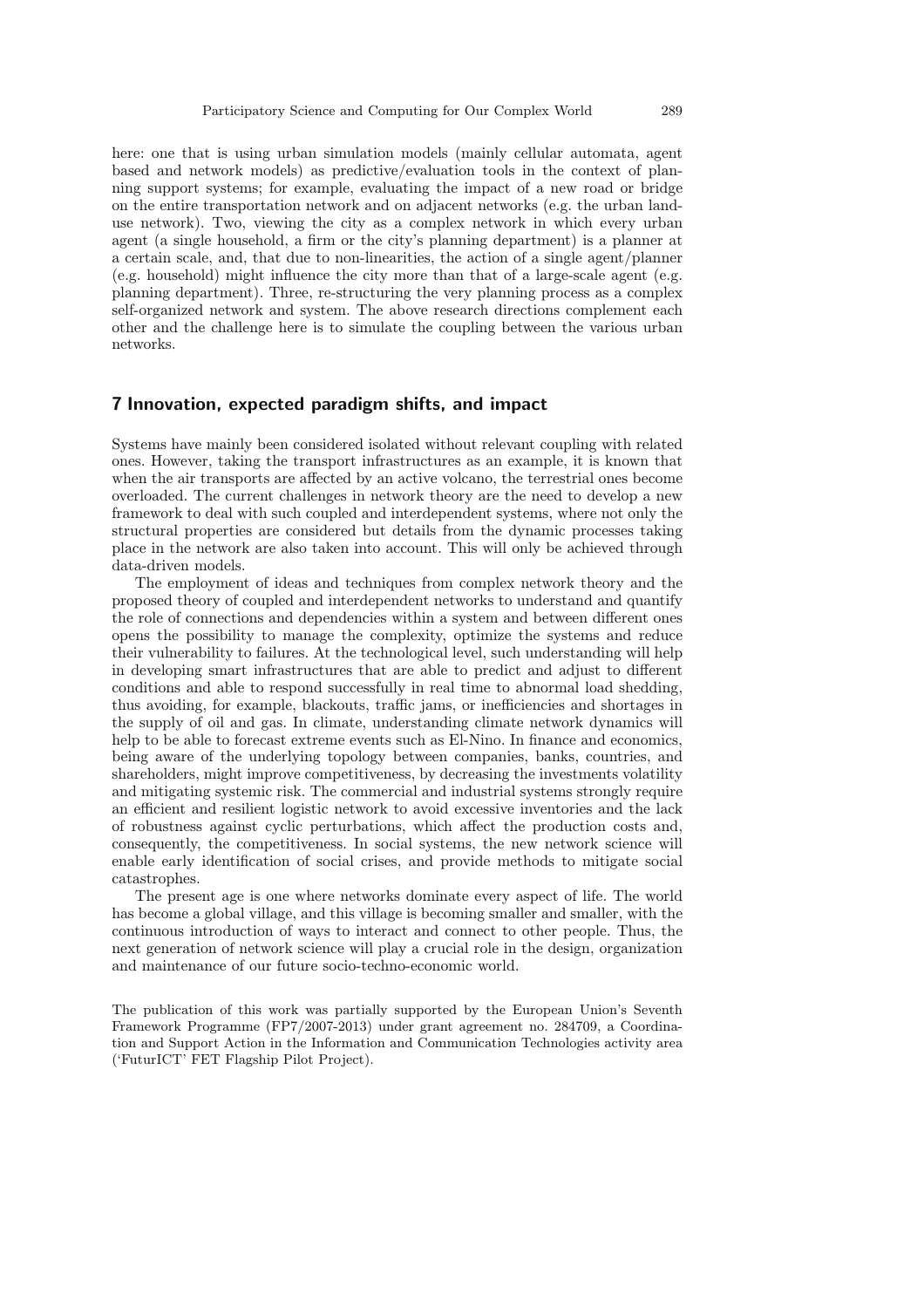# <span id="page-17-0"></span>**References**

- 1. S. Bishop, Foreword, Eur. Phys. J. Special Topics 214, 1 (2012)
- 2. D. Helbing, Introduction, Eur. Phys. J. Special Topics 214, 5 (2012)
- 3. D. Helbing, S. Bishop, R. Conte, P. Lukowicz, J.B. McCarthy, Eur. Phys. J. Special Topics 214, 11 (2012)
- 4. A. Carbone, M. Ajmone-Marsan, K. Axhausen, M. Batty, M. Masera, E. Rome, D. Helbing, Eur. Phys. J. Special Topics 214, 435 (2012)
- <span id="page-17-1"></span>5. S. Bishop, D. Helbing, P. Lukowicz, R. Conte, Proc. Comp. Sci. 7, 34 (2011)
- <span id="page-17-2"></span>6. D. Helbing, S. Balietti, Eur. Phys. J. Special Topics 195, 3 (2011)
- <span id="page-17-3"></span>7. D. Helbing, S. Balietti, S. Bishop, P. Lukowicz, Eur. Phys. J. Special Topics 195, 165 (2011)
- <span id="page-17-4"></span>8. M.E.J. Newman, A.-L. Barabási, D.J. Watts, The structure and dynamics of networks (Princeton University Press, Princeton, NJ, 2006)
- <span id="page-17-30"></span>9. S. Boccaletti, V. Latora, Y. Moreno, M. Chavez, D.U. Hwang, Phys. Rep. 424, 175 (2006)
- 10. M.E.J. Newman, Networks: An introduction (Oxford University Press, Oxford, 2010)
- <span id="page-17-5"></span>11. R. Cohen, S. Havlin, Complex networks: structure, robustness and function (Cambridge Univ. Press, 2010)
- <span id="page-17-6"></span>12. F. Liljeros, C.R. Edling, L.A.N. Amaral, H.E. Stanley, Y. Aberg, Nature 411, 6840 (2001)
- <span id="page-17-7"></span>13. M. Faloutsos, P. Faloutsos, C. Faloutsos, SIGCOMM Comput. Commun. Rev. 29, 251 (1999)
- <span id="page-17-8"></span>14. A.-L. Barabási, R. Albert, Science 286, 509 (1999)
- <span id="page-17-9"></span>15. R. Pastor-Satorras, A. Vespignani, Phys. Rev. Lett. 86, 3200 (2001)
- <span id="page-17-10"></span>16. R. Cohen, S. Havlin, D. Ben-Avraham, Phys. Rev. Lett. 91, 247901 (2003)
- <span id="page-17-11"></span>17. F. Radicchi, S. Fortunato, C. Castellano, Proc. Natl. Acad. Sci. USA 105, 17268 (2008)
- <span id="page-17-12"></span>18. G. Bonanno, G. Caldarelli, F. Lillo, S. Miccich´e, N. Vandewalle, R.N. Mantegna, Eur. Phys. J. B 38, 363 (2003)
- <span id="page-17-13"></span>19. S. Solomon, G. Weisbuch, L. de Arcangelis, N. Jan, D. Stauffer, Physica A 277, 239 (2000)
- 20. S. Solomon, E. Shir, S. Kirkpatrik, in Proceedings of AISB03 Adaptive Agents and Multi-Agent Systems, edited by D. Kazakov, E. Alonso, D. Kudenko (Aberystwyth, 2004)
- <span id="page-17-14"></span>21. J. Shao, S. Havlin, H.E. Stanley, Phys. Rev. Lett. 103, 018701 (2009)
- 22. M. Granovetter, Amer. J. Sociol. 78, 1360 (1973)
- <span id="page-17-32"></span><span id="page-17-15"></span>23. J.-P. Onnela, J. Saramäki, J. Hyvonen, G. Szabó, D. Lazer, K. Kaski, J. Kertész, A.-L. Barabási, Proc. Natl. Acad. Sci. USA 104, 7332 (2007)
- <span id="page-17-16"></span>24. S. Cantono, S. Solomon, New J. Phys. 12, 075038 (2010)
- <span id="page-17-17"></span>25. Introductory chapter of this issue, Eur. Phys. J. Special Topics 214 (2012)
- <span id="page-17-18"></span>26. R. Itzhak, L. Muchnik, T. Erez, S. Solomon, J. Goldenberg, Y. Louzoun, Physica A 389, 5308 (2010)
- <span id="page-17-19"></span>27. N. Fujiwara, J. Kurths, A. Díaz-Guilera, Phys. Rev. E 83, 025101 (2011)
- <span id="page-17-20"></span>28. C. Nardini, B. Kozma, A. Barrat, Phys. Rev. Lett. <sup>100</sup>, 158701 (2008)
- <span id="page-17-31"></span>29. G. Iniguez, J. Kertész, K. Kaski, R.A. Barrio, Phys. Rev. E 80, 066119 (2009)
- <span id="page-17-21"></span>30. R. Parshani, M. Dickison, R. Cohen, H.E. Stanley, S. Havlin, EPL 90, 38004 (2010)
- <span id="page-17-22"></span>31. M. Karsai, M. Kivelä, R.K. Pan, K. Kaski, J. Kertész, A.-L. Barabási, J. Saramäki, Phys. Rev. E 83, 025102(R) (2011)
- <span id="page-17-23"></span>32. A.-L. Barabási, Nature 435, 207 (2005)
- <span id="page-17-24"></span>33. M. San Miguel, J.H. Johnson, J. Kertesz, K. Kaski, A. Diaz-Guilera, R. S. MacKay, V. Loreto, P. Erdi, D. Helbing, Eur. Phys. J. Special Topics 214, 245 (2012)
- <span id="page-17-25"></span>34. S.V. Buldyrev, R. Parshani, G. Paul, H.E. Stanley, S. Havlin, Nature 464, 08932 (2010)
- <span id="page-17-26"></span>35. D.J. Watts, S.H. Strogatz, Nature 393, 440 (1998)
- <span id="page-17-27"></span>36. K. Kosmidis, S. Havlin, A. Bunde, EPL 82, 48005 (2008)
- <span id="page-17-28"></span>37. L. Daqing, K. Kosmidis, A. Bunde, S. Havlin, Nature Phys. 7, 481 (2011)
- <span id="page-17-29"></span>38. G. Krings, F. Calabrese, C. Ratti, V.D. Blondel, J. Stat. Mech. L07003 (2009)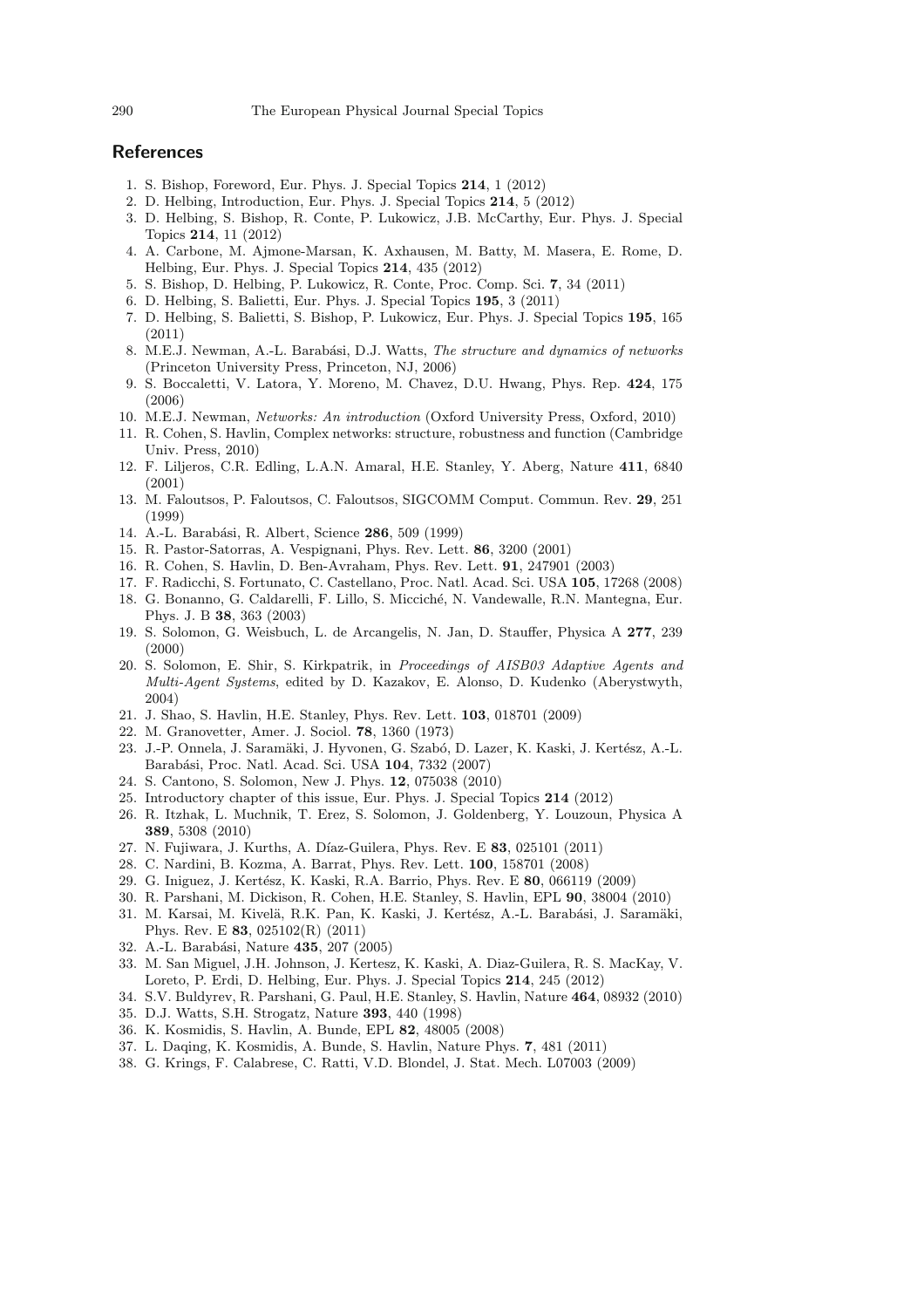- <span id="page-18-20"></span><span id="page-18-19"></span>39. P. Wang, M.C. González, C.A. Hidalgo, A.L. Barabási, Science 324, 1071 (2009)
- 40. S. Havlin, Science 324, 1023 (2009)
- <span id="page-18-15"></span>41. C.M. Schneider, T. Mihaljev, S. Havlin, H.J. Herrmann, [arXiv:1102.1929] (2011)
- <span id="page-18-11"></span>42. C.M. Schneider, A.A. Moreira, J.S. Andrade Jr., S. Havlin, H.J. Herrmann, Proc. Natl. Acad. Sci. USA 108, 3838 (2011)
- <span id="page-18-21"></span>43. A. Garas, P. Argyrakis, C. Rozenblat, M. Tomassini, S. Havlin, New J. Phys. 12, 113043 (2010)
- <span id="page-18-22"></span>44. D.Y. Kenett, M. Raddant, T. Lux, E. Ben-Jacob, PLoS ONE 7, e31144 (2012)
- <span id="page-18-23"></span>45. M. Kitsak, L.K. Gallos, S. Havlin, F. Liljeros, L. Muchnik, H.E. Stanley, H.A. Makse, Nature Phys. 6, 888 (2010)
- <span id="page-18-24"></span>46. S. Lämmer, D. Helbing, J. Stat. Mech.-Theory E. 2008, 04019 (2008)
- <span id="page-18-25"></span>47. G. Li, S.D.S. Reis, A.A. Moreira, S. Havlin, H.E. Stanley, J.S. Andrade Jr., Phys. Rev. Lett. 104, 018701 (2010)
- <span id="page-18-18"></span>48. A. Gozolchiani, K. Yamasaki, S. Havlin, [arXiv:1010.2605] (in print) (2011)
- <span id="page-18-0"></span>49. R. Albert, H. Jeong, A.L. Barabasi, Nature 406, 378 (2000)
- <span id="page-18-8"></span>50. R. Cohen, K. Erez, D. Ben-Avraham, S. Havlin, Phys. Rev. Lett. 85, 4626 (2000)
- 51. R. Albert, A.-L. Barabási, Rev. Mod. Phys. **74**, 47 (2002)
- <span id="page-18-12"></span>52. R. Pastor-Satorras, A. Vespignani, Evolution and structure of the Internet: A statistical physics approach (Cambridge University Press, Cambridge, 2006)
- 53. S.N. Dorogovtsev, J.F.F. Mendes, Evolution of networks: From biological nets to the Internet and WWW (Oxford University Press, New York, 2003)
- 54. M.E.J. Newman, SIAM Rev. 45, 167 (2003)
- 55. G. Caldarelli, Scale-free networks (Oxford University Press, Oxford, 2007)
- 56. G. Caldarelli, A. Vespignani, Large scale structure and dynamics of complex networks: From information technology to finance and natural science (World Scientific, Singapore, 2007)
- <span id="page-18-1"></span>57. A. Barrat, M. Barthélemy, A. Vespignani, *Dynamical processes on complex networks* (Cambridge Univ. Press, 2008)
- <span id="page-18-2"></span>58. D. Helbing, D. Armbruster, A. Mikhailov, E. Lefeber, Physica A 363, 1 (2006)
- 59. D. Helbing, J. Siegmeier, S. Lämmer, Networks Heterogeneous Media 2, 193 (2007)
- <span id="page-18-3"></span>60. T. Becker, M.E. Beber, K. Windt, M-T. H¨utt, D. Helbing, J. Stat. Mech. P05004 (2011)
- <span id="page-18-4"></span>61. S. Carmi, Z. Wu, E. Lopez, S. Havlin, H.E. Stanley, Eur. Phys. J. B 57, 165 (2007)
- 62. E. Lopez, S. Carmi, S. Havlin, S.V. Buldyrev, H.E. Stanley, Physica D 224, 69 (2006)
- <span id="page-18-5"></span>63. R. Kinney, P. Crucitti, R. Albert, V. Latora, Eur. Phys. J. B 46, 101 (2005)
- <span id="page-18-6"></span>64. A. Kesting, M. Treiber, D. Helbing, IEEE Intell. Transportation Syst. 11, 172 (2010)
- <span id="page-18-7"></span>65. R. Sipahi, S. L¨ammer, D. Helbing, J. Dynamic Systems, Meas. Control 131, 021005 (2009)
- <span id="page-18-9"></span>66. R. Cohen, K. Erez, D. Ben-Avraham, S. Havlin, Phys. Rev. Lett. 86, 3682 (2001)
- <span id="page-18-16"></span>67. D.S. Callaway, M.E.J. Newman, S.H. Strogatz, D.J. Watts, Phys. Rev. Lett. <sup>85</sup>, <sup>5468</sup> (2000)
- <span id="page-18-10"></span>68. Y. Chen, G. Paul, S. Havlin, F. Liljeros, H.E. Stanley, Phys. Rev. Lett. 101, 058701 (2008)
- <span id="page-18-13"></span>69. A.E. Motter, Y.C. Lai, Phys. Rev. E 66, 065102 (2002)
- 70. D. Helbing, C. K¨uhnert, Physica A 328, 584 (2003)
- <span id="page-18-17"></span>71. A.E. Motter, Phys. Rev. Lett. 93, 098701 (2004)
- 72. L. Buzna, K. Peters, D. Helbing, Physica A 363, 132 (2006)
- 73. L. Buzna, K. Peters, H. Ammoser, C. K¨uhnert, D. Helbing, Phys. Rev. E 75, 056107 (2007)
- 74. K. Peters, L. Buzna, D. Helbing, Int. J. Crit. Infrastructures 4, 46 (2008)
- 75. I. Simonsen, L. Buzna, K. Peters, S. Bornholdt, D. Helbing, Phys. Rev. Lett. 100, 218701 (2008)
- 76. D. Balcan, V. Colizza, B. Goncalves, H. Hu, J.J. Ramasco, A. Vespignani, Proc. Natl. Acad. Sci. USA 106, 21484 (2009)
- <span id="page-18-14"></span>77. H. Hooyberghs, B. van Schaeybroeck, A.A. Moreira, J.S. Andrade Jr., H.J. Herrmann, J.O. Indekeu, Phys. Rev. E 81, 011102 (2010)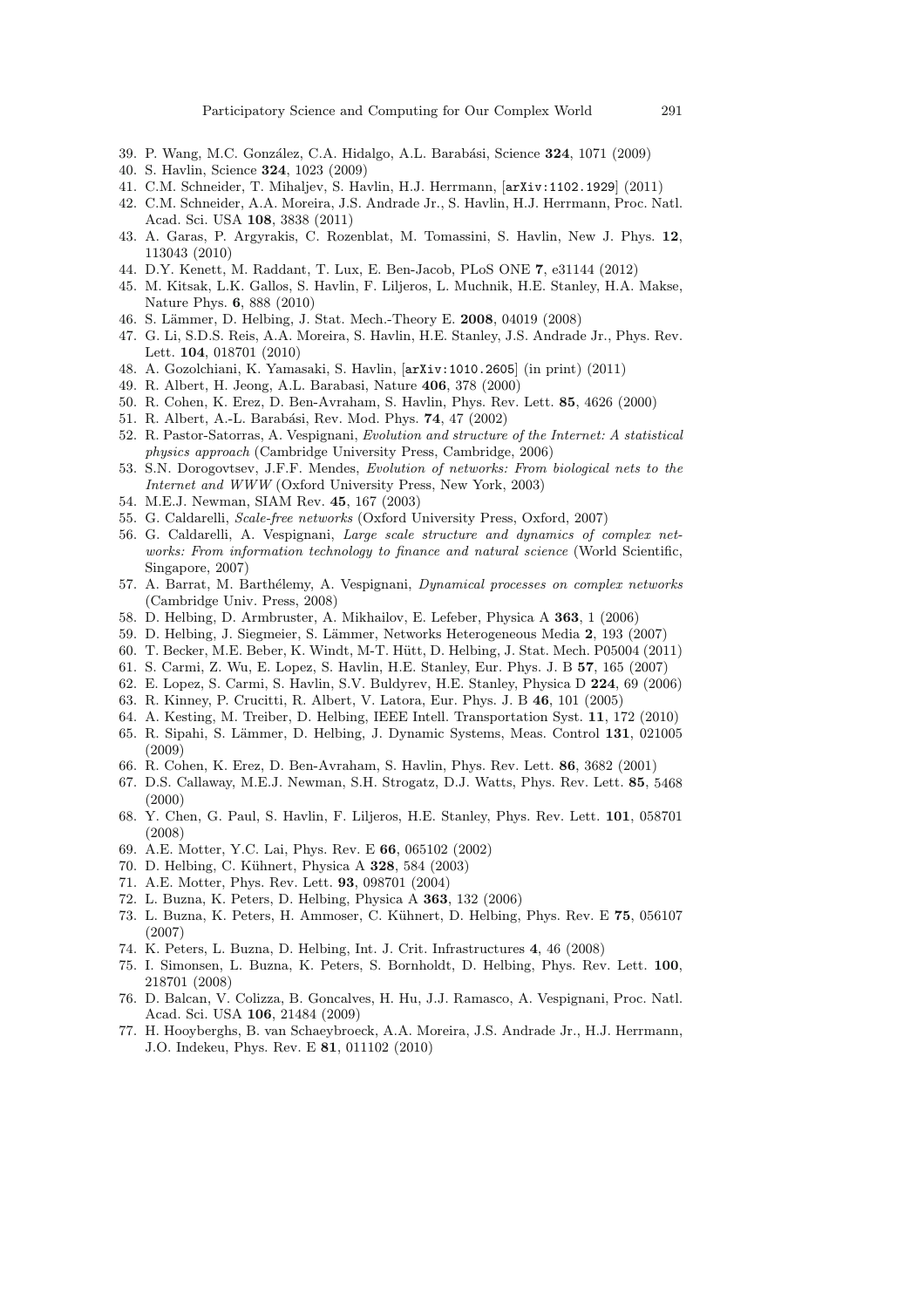- <span id="page-19-0"></span>78. C.M. Schneider, R.F.S. Andrade, T. Shinbrot, H.J. Herrmann, EPL 95, 16001 (2011)
- <span id="page-19-1"></span>79. C.M. Schneider, L. de Arcangelis, H.J. Herrmann, EPL 95, 16005 (2011)
- <span id="page-19-2"></span>80. D. Helbing, H. Ammoser, C. Kühnert, Physica A 363, 141 (2006)
- 81. A. Moreira, J.S. Andrade Jr., H.J. Herrmann, J.O. Indekeu, Phys. Rev. Lett. 102, 018701 (2009)
- 82. A. Gulfraind, PLoS one 5, e13448 (2010)
- <span id="page-19-13"></span>83. J. Shao, S.V. Buldyrev, S. Havlin, H.E. Stanley, Phys. Rev. E 83, 036116 (2011)
- <span id="page-19-3"></span>84. H.J. Herrmann, C.M. Schneider, A.A. Moreira, J.S. Andrade Jr., S. Havlin, J. Stat. Mech. P01027 (2011)
- <span id="page-19-4"></span>85. A. Vespignani, Nature 464, 984 (2010)
- <span id="page-19-5"></span>86. V. Rosato, L. Issacharoff, F. Tiriticco, S.S. Meloni, S.D. Porcellinis, R. Setola, Int. J. Critical Infrastructures 4, 63 (2008)
- <span id="page-19-6"></span>87. F. Schweitzer, G. Fagiolo, D. Sornette, F. Vega-Redondo, A. Vespignani, D.R. White, Science 325, 422 (2009)
- <span id="page-19-7"></span>88. R. Parshani, S.V. Buldyrev, S. Havlin, Phys. Rev. Lett. 105, 048701 (2010)
- <span id="page-19-8"></span>89. P. Erdös, A. Rényi, Publ. Math. Debrecen 6, 290 (1959)
- 90. P. Erdös, A. Rényi, Publ. Math. Inst. Hung. Acad. Sci. 5, 17 (1960)
- 91. J. Chalupa, P.L. Leath, G.R. Reich, J. Phys. C 12, L31 (1979)
- 92. B. Bollobás, Random graphs (Academic, 1985)
- 93. A. Bunde, S. Havlin, Fractals and disordered systems (Springer, Berlin, 1996)
- <span id="page-19-9"></span>94. C. Moukarzel, P.M. Duxbury, P.L. Leath, Phys. Rev. E 55, 5800 (1997)
- <span id="page-19-10"></span>95. M.L. Sachtjen, B.A. Carreras, V.E. Lynch, Phys. Rev. E 61, 4877 (2000)
- 96. D.J. Watts, Proc. Natl. Acad. Sci. USA 99, 5766 (2002)
- 97. Y. Moreno, R. Pastor-Satorras, A. Vazquez, A. Vespignani, EPL 62, 292 (2003)
- <span id="page-19-12"></span><span id="page-19-11"></span>98. R. Parshani, S.V. Buldyrev, S. Havlin, Proc. Natl. Acad. Sci. USA 108, 1007 (2011)
- 99. R. Parshani, C. Rozenblat, D. Ietri, C. Ducruet, S. Havlin, EPL 92, 68002 (2010)
- <span id="page-19-14"></span>100. X.Q. Huang, J.X. Gao, S.V. Buldyrev, S. Havlin, H.E. Stanley, Phys. Rev. E 83, 065101 (2011)
- 101. C.M. Schneider, N.A.M. Araújo, S. Havlin, H.J. Herrmann [arXiv:1106.3234] (2011)
- <span id="page-19-15"></span>102. P. Holme, J. Saramaki [arXiv:1108.1780] (2011)
- <span id="page-19-16"></span>103. M. Schönhoff, A. Kesting, M. Treiber, D. Helbing, Physica A 363, 73 (2006)
- <span id="page-19-17"></span>104. M. Barthélemy, Phys. Rep. 499, 1 (2011)
- <span id="page-19-18"></span>105. A.A. Tsonis, K.L. Swanson, P.J. Roebber, Bull. Am. Meteorol. Soc. 87, 585 (2006)
- 106. A.A. Tsonis, G. Wang, K.L. Swanson, F.A. Rodrigues, L.D. Costa, Clim. Dyn. 37, 933 (2011)
- 107. A. Gozolchiani, K. Yamasaki, O. Gazit, S. Havlin, EPL <sup>83</sup>, 28005 (2008)
- 108. K. Yamasaki, A. Gozolchiani, S. Havlin, Phys. Rev. Lett. 100, 228501 (2008)
- <span id="page-19-27"></span>109. J.F. Donges, Y. Zou, N. Marwan, J. Kurths, EPL 87, 48007 (2009)
- <span id="page-19-28"></span>110. J.F. Donges, H.C.H, Schultz, N. Marwan, Y. Zou, J. Kurths, Eur. Phys. J. B 84, 635 (2011)
- <span id="page-19-19"></span>111. N. Malik, B. Bookhagen, N. Marwan, J. Kurths, Clim. Dyn. 39, 971 (2012)
- <span id="page-19-20"></span>112. M.E.J. Newman, Proc. Natl. Acad. Sci. USA 98, 404 (2001)
- <span id="page-19-21"></span>113. M. Girvan, M.E.J. Newman, Proc. Natl. Acad. Sci. USA 99, 7821 (2002)
- <span id="page-19-22"></span>114. G. Palla, I. Derenyi, I. Farkas, T. Vicsek, Nature 435, 814 (2005)
- <span id="page-19-23"></span>115. G. Kossinets, D. Watts, Science 311, 88 (2006)
- <span id="page-19-24"></span>116. Webpage http://empcommission.org/docs/A2473-EMP Commission-7MB.pdf (retrieved 2011)
- <span id="page-19-25"></span>117. Y. Wu, C. Zhou, J. Xiao, J. Kurths, H.J. Schellnhuber, Proc. Natl. Acad. Sci. USA 107, 42 (2010)
- <span id="page-19-26"></span>118. D.Y. Kenett, M. Tumminello, A. Madi, G. Gur-Gershgoren, R.N. Mantegna, E. Ben-Jacob, PLoS one 5, e15032 (2010)
- 119. Y. Shapira, D.Y. Kenett, E. Ben-Jacob, Eur. Phys. J. B 72, 659 (2009)
- <span id="page-19-29"></span>120. D.Y. Kenett, Y. Shapira, A. Madi, S. Bransburg-Zabary, G. Gur-Gershgoren, E. Ben-Jacob, PLoS one 6, e19378 (2011)